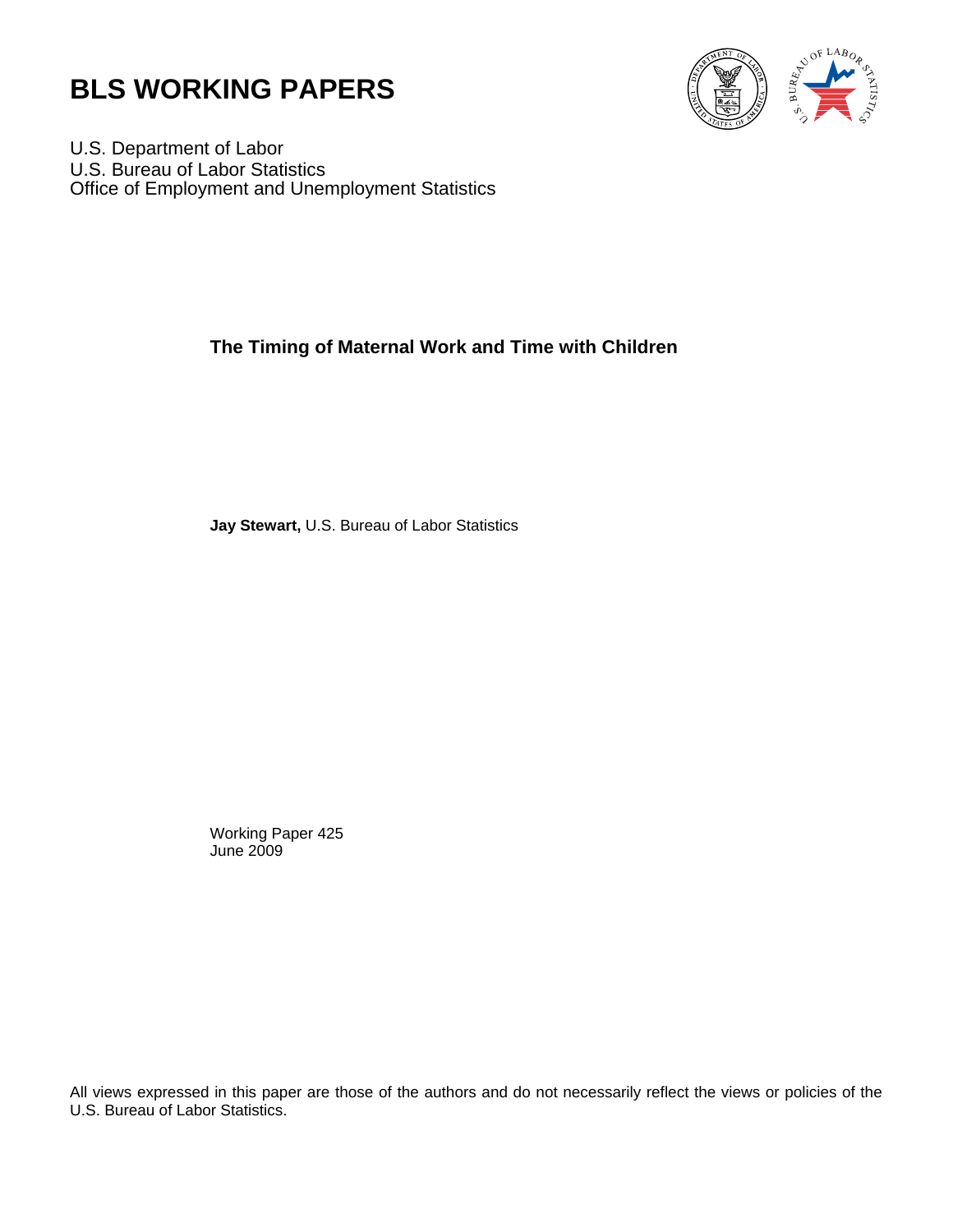# **The Timing of Maternal Work and Time with Children**

March 2009

Jay Stewart U.S. Bureau of Labor Statistics 2 Massachusetts Ave., NE Washington, DC 20212 USA Stewart.Jay@bls.gov  $(202)$  691-7376

Any views expressed are mine and do not necessarily reflect those of the Bureau of Labor Statistics. I thank Dori Allard, Bob Drago, Harley Frazis, Irina Paley, participants in the IZA Topic Week on Nonmarket Time in Economics, and two anonymous referees for their helpful comments and suggestions.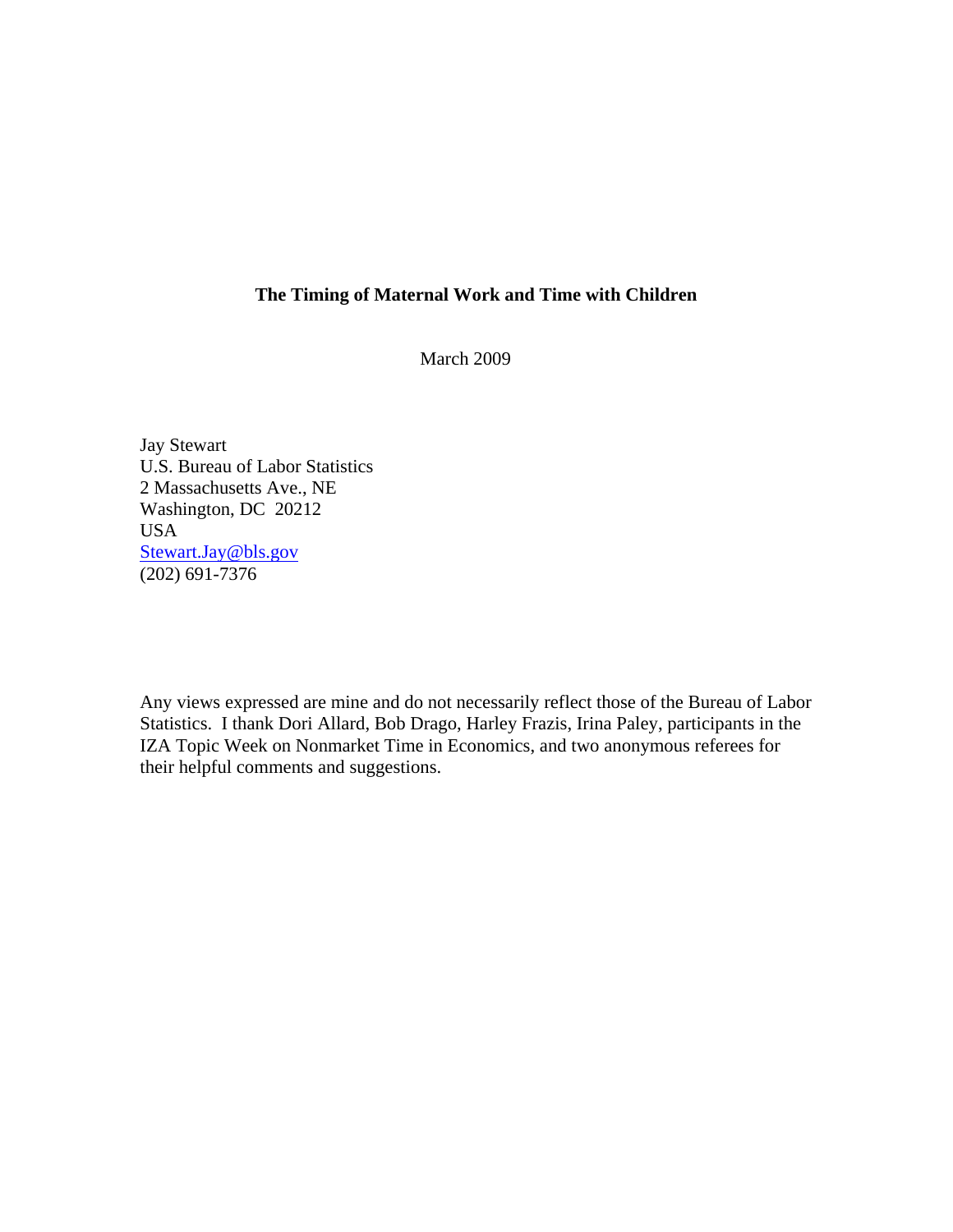### **Abstract**

I use data from the American Time Use Survey to examine how maternal employment affects when during the day that mothers of pre-school-age children spend doing enriching childcare and whether they adjust their schedules to spend time with their children at moredesirable times of day. I find that employed mothers shift enriching childcare time from workdays to nonwork days. On workdays, full-time employed parents shift enriching childcare time toward evenings, but there is little shifting among part-time employed mothers. I find no evidence that full-time employed mothers adjust their schedules to spent time with their children at more-preferred times of day, whereas part-time employed mothers shift employment to later in the day.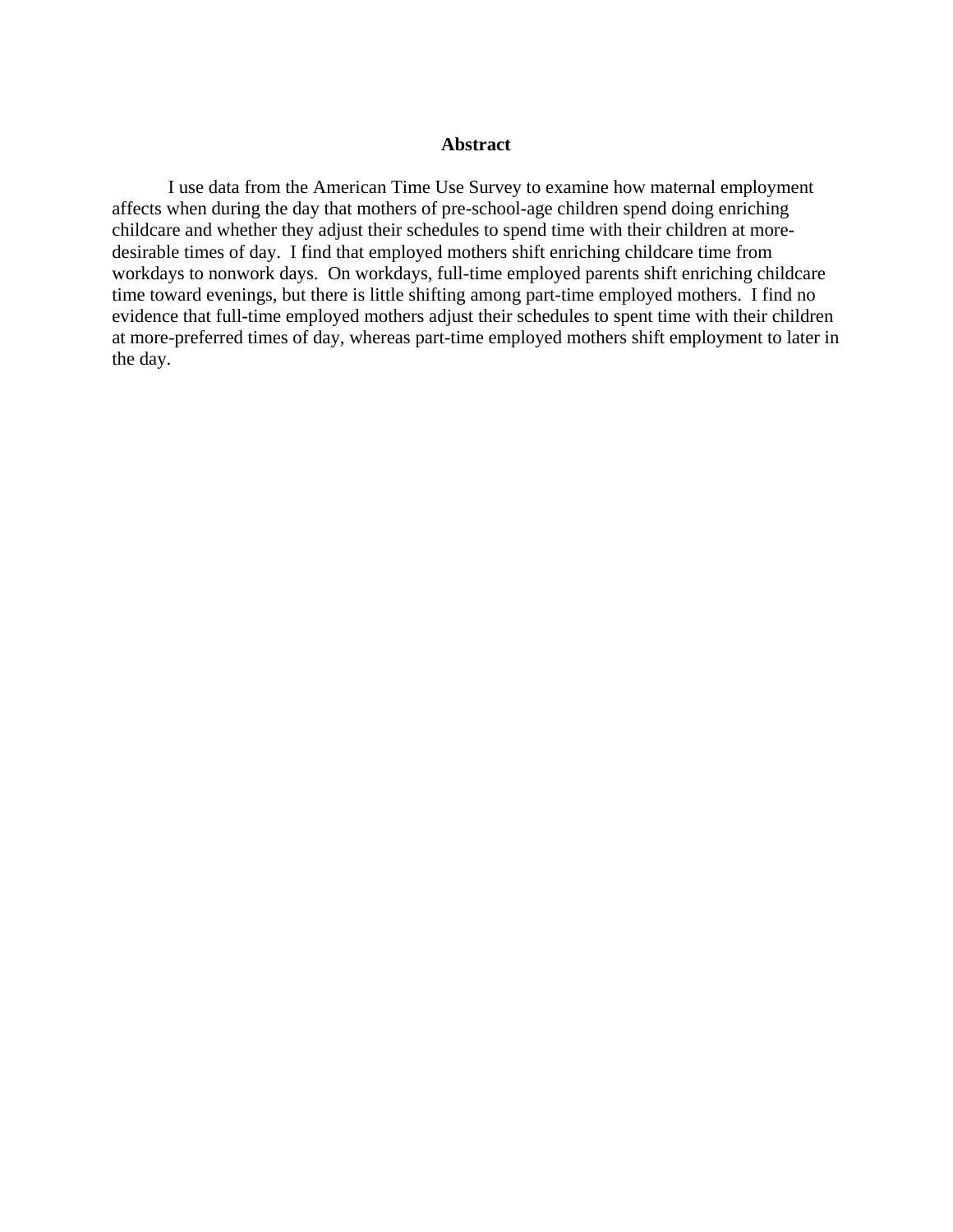## **Introduction**

The effect of maternal employment on child development is a hotly-debated topic. Maternal employment can enhance child development if it results in additional resources being available for enriching types of activities, such as reading to and playing with children. But it can be detrimental if working crowds out childcare time. Sociological studies have shown that maternal employment results in mothers spending less time with their children, but that mothers go to great lengths to reduce the impact on childcare time by cutting back on other activities such as sleep and household work.

Another avenue by which maternal employment might negatively affect child outcomes is through the timing of childcare activities. Psychological research on circadian rhythms suggests that some times of day are likely to better than others for parent-child interactions. Employment may result in parents spending time with their children when that time is less valuable. If this is the case, then we would expect mothers to adjust their schedules so they can spend time with their children at times of day when the benefits from these activities are greater.

In this study, I examine how employment affects the when during the day that mothers spend time with their children in enriching childcare activities. I then look for evidence that mothers adjust their schedules to reduce the impact of employment on the timing of childcare activities. The main focus of this study is on the mothers of pre-school-age children (ages 0-4), because they have more flexibility with respect to the timing of childcare activities than do the mothers of school-age children.

### **Background**

Several recent studies (Baum 2003, Ruhm 2004, James-Burdumy 2005) have examined the effect of maternal employment on children's cognitive development. The results are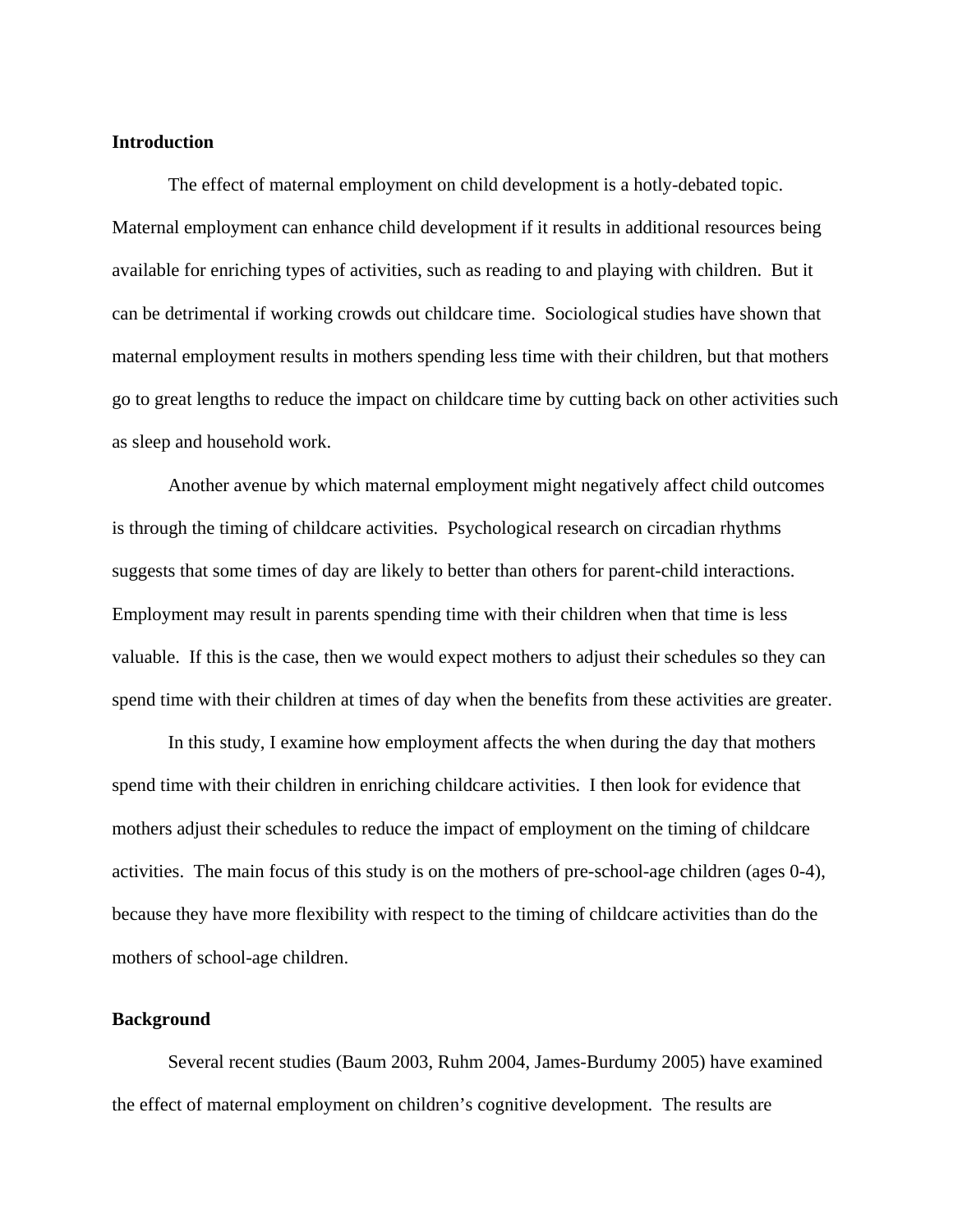somewhat mixed, but they generally show that maternal employment has a detrimental effect on child development as measured by scores on standardized tests.<sup>1</sup> These authors have very little to say about the mechanisms by which this occurs although Rhum (2004) and James-Burdumy (2005) suggest that research on these mechanisms would be useful, with James-Burdumy specifically mentioning time-diary data. The most obvious mechanism is through the amount of time spent in enriching childcare, such as playing with and reading to children.

A number of studies have examined the effect of maternal employment on childcare time, and has found that employed mothers spend less time with their children than nonemployed mothers.<sup>2</sup> And a recent study by Cawley and Liu (2007) focused on the effect of maternal employment on time spent in education-related activities and found that employed mothers spend less time reading to their children and helping them with their homework, as well as less time playing with children. But there has been almost no research on *when* this care is provided.3

The timing of childcare matters because not all time is equally valuable. Time spent in enriching childcare activities is likely to be more beneficial for the children and more enjoyable for their mothers at times when the children are more receptive to learning and their mothers are not tired. If it is the amount of *quality-adjusted* time with children that matters and employment causes their mothers to shift enriching childcare to "less-productive" times of day, then looking only at the amount of time in enriching childcare understates the full impact of employment on maternal time with children.

1

<sup>&</sup>lt;sup>1</sup> Baum (2003) and Ruhm (2004) find that maternal employment has negative effects on test scores, while James-Burdumy (2005) finds both negative and positive effects depending on the age of the child when the mother worked. 2

 $^2$  For example, see Bianchi (2000, 2006) and Bianchi, Robinson, and Milkie (2006).

 $3$  Craig (2006) presents some evidence that employed mothers are less likely to spend time with their children in the morning and the afternoon.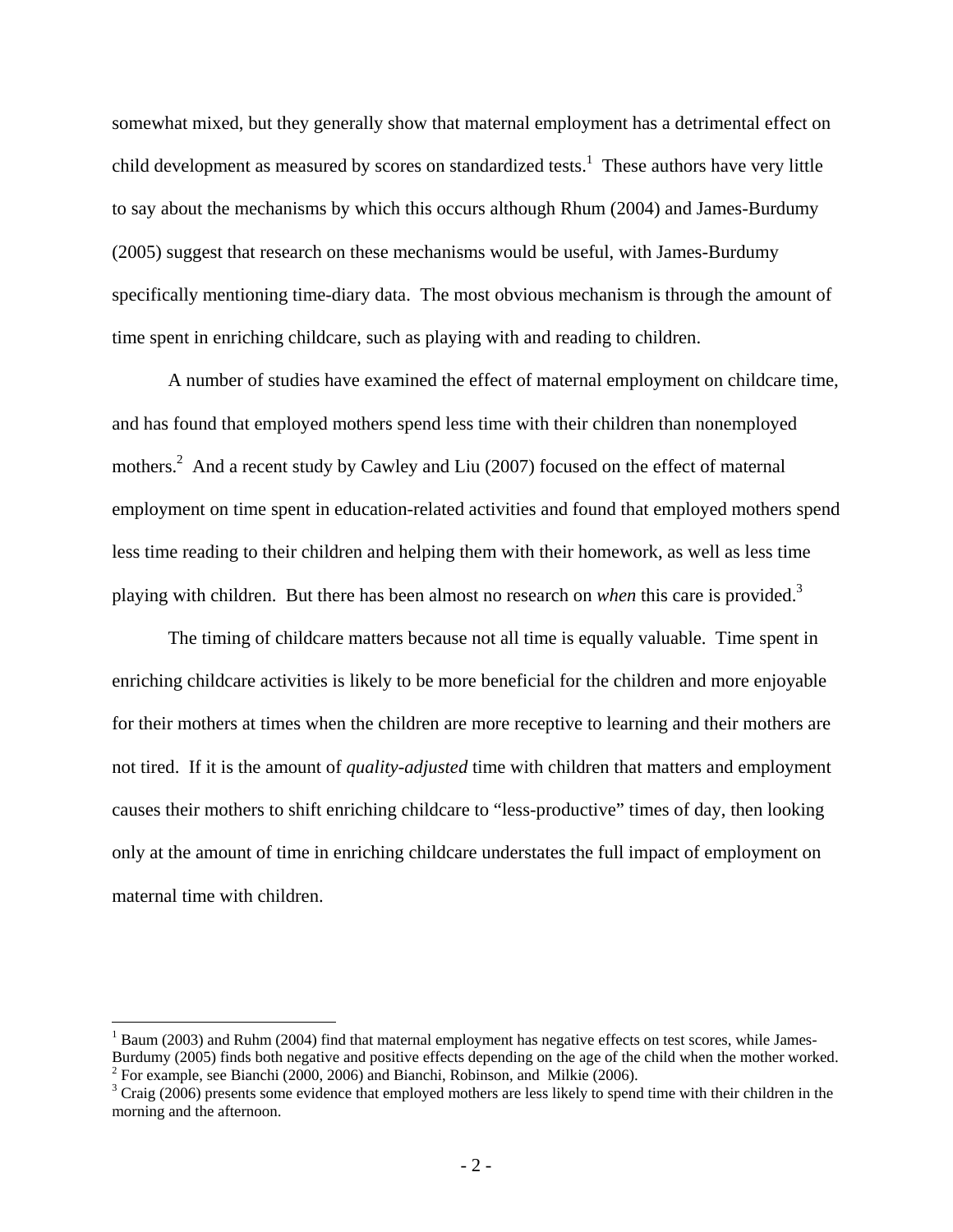The large body of research on circadian rhythms examines how biological functions vary over the course of the day.<sup>4</sup> One facet of this research focuses on individuals' preferences for certain times of day, with individuals being classified as preferring either mornings or evenings. These studies are based on the Morningness-Eveningness Questionnaire (MEQ), which is designed to assess subjects' preferences.<sup>5</sup> Most of the research has focused on teenagers and adults. Teens and younger adults generally prefer afternoons and evenings, while older adults tend to prefer mornings. Other studies have shown that performance on complex tasks is better at preferred times of day, whereas performance on routine tasks is invariant to the time of day.

There is less research available on the time-of-day preferences of young children. Two studies have examined the morningness/eveningness of 8-16 year olds (Kim, et al 2002) and 2-6 year olds (Wickersham 2006).<sup>6</sup> The Kim, et al study found that younger children prefer the mornings, while older children prefer afternoons and evenings. The crossover point for this change is at about age 13. The Wickersham study found that pre-school-age children prefer mornings, and that the preference is quite strong in two- and three-year-olds. If young children also perform better on complex tasks at their preferred time of day then we might expect enriching care to be more valuable, and thus more "productive," in the morning than in the evening, with the afternoon falling somewhere between the two.

The key points to take away from this research are that it matters when during the day that parents spend time with their children and that children generally prefer times of day that coincide with normal work hours. The times of day that parents actually choose to spend time

 $\overline{a}$ 

<sup>&</sup>lt;sup>4</sup> This discussion is based on Hasher, Goldstein, and May (2005), which contains a nice summary of the relevant research on this topic.

<sup>&</sup>lt;sup>5</sup> The MEQ asks respondents about preferred times for doing certain types of activities, as well as preferred times for waking up and going to sleep.

<sup>&</sup>lt;sup>6</sup> In the Wickersham study, the MEQ was adapted so that parents could answer for their children.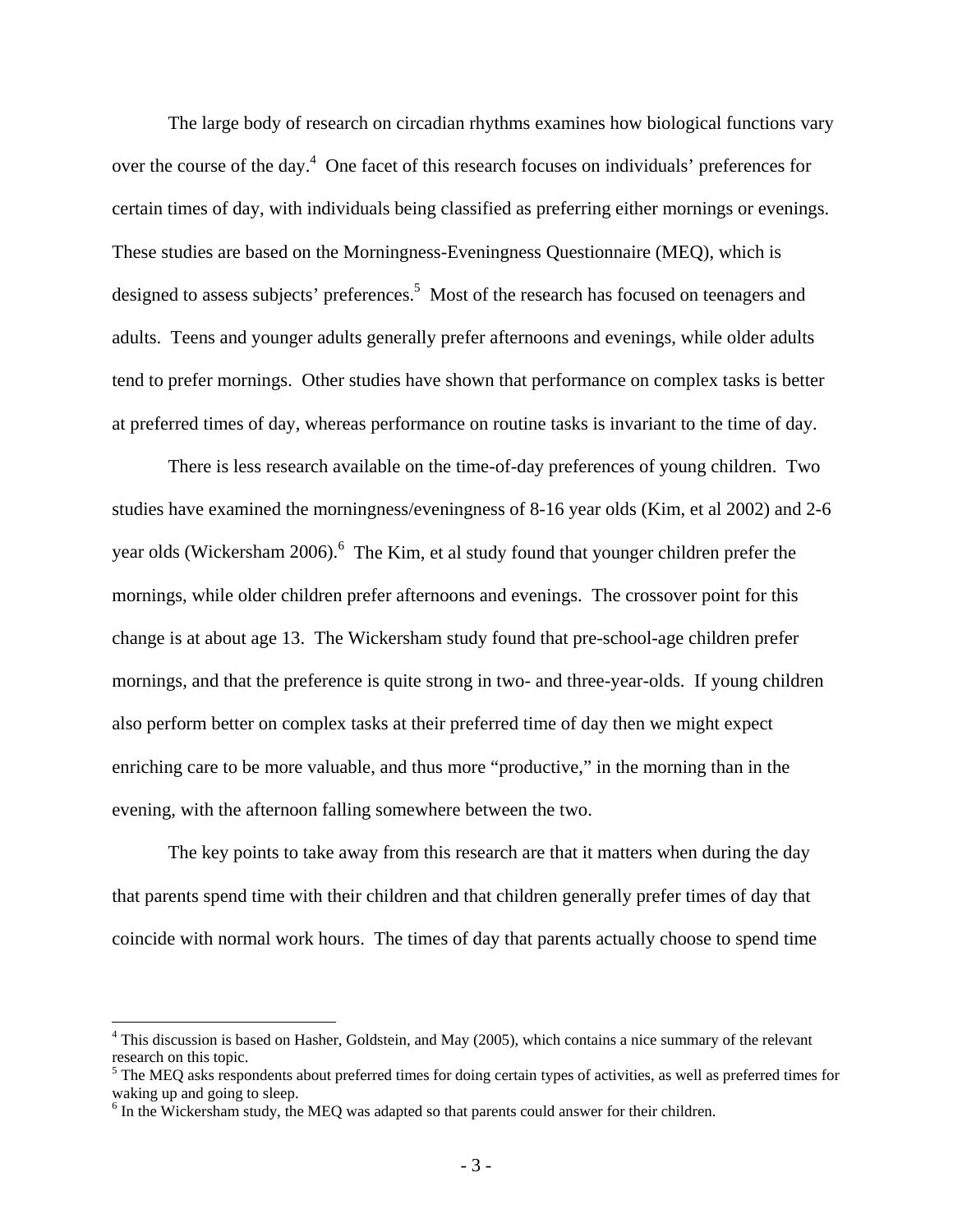with their children will depend on their own time-of-day preferences, their children's preferences, and the productivity of time spent in other activities at different times of day.

### **A Simple Model of Timing**

 $\overline{a}$ 

 To see how differences in the productivity of time spent in childcare and other activities over the course of the day affect the timing of those activities, consider a simple two-stage model of timing.<sup>7</sup> In the first stage, mothers maximize utility and determine the optimal amount of time to spend in each activity during a given period of time, such as a day.<sup>8</sup> In the second stage, they determine how that time is distributed over the sub-periods within the day.<sup>9</sup> For simplicity, I assume that there are two sub-periods and two activities.

In the first stage, mothers receive utility from time spent in enriching childcare, *A*, and all other activities,  $X$ , which include leisure, household work, and working for pay.<sup>10</sup> The productivity of time spent in each of these activities is given by the functions Γ(**γ**) for activity *A* and  $\Theta(\theta)$  for *X*, where the arguments  $\gamma$  and  $\theta$  are vectors of productivities for the sub-periods and  $\Gamma_i$ ,  $\Theta_i$  >0 for *i* = 1,2. Each mother solves the following first-stage optimization program:

$$
\text{Max}_{A,X} U\big(\Gamma(\gamma)A, \Theta(\theta)X\big) \quad \text{ s.t. } A+X=2T \ ,
$$

<sup>&</sup>lt;sup>7</sup> There is relatively little research on the timing of activities. An early paper by Winston (1982) presents a theoretical model of timing. Two other studies examine the timing of work activities (Hamermesh, Knowles, and Pocock 2006) and the coordination of husbands' and wives' time with children (Paley 2006). Hamermesh (2005) and Hamermesh and Donald (2007) examine the effect of employment on the timing of other activities. Hamermesh (2002) and van Klaveren and van den Brink (2007) examine the synchronization of husbands' and wives' work schedules. My theoretical model is most similar to the one in Conolly (2008), who examines the effect of weather on the timing of work and leisure activities.

 $8$  I do not model the joint decision-making of mothers and fathers. The model is intended mainly to show how timeof-day preferences affect the timing of work and enriching childcare and to help guide the empirical work. 9

 $\degree$  Technically, it would be more realistic to solve the utility maximization problem in one stage with the time spent in each activity at each time as an argument in the utility function. But it is easier to see the intuition in the two-stage model.

 $10$  The utility from X therefore includes utility derived from goods purchased from labor market earnings as well as the utility of leisure and the utility derived from household production. A more traditional model that includes market work and leisure as separate activities, includes consumption of market goods, and explicitly models household production would be more complicated but the important results would not change.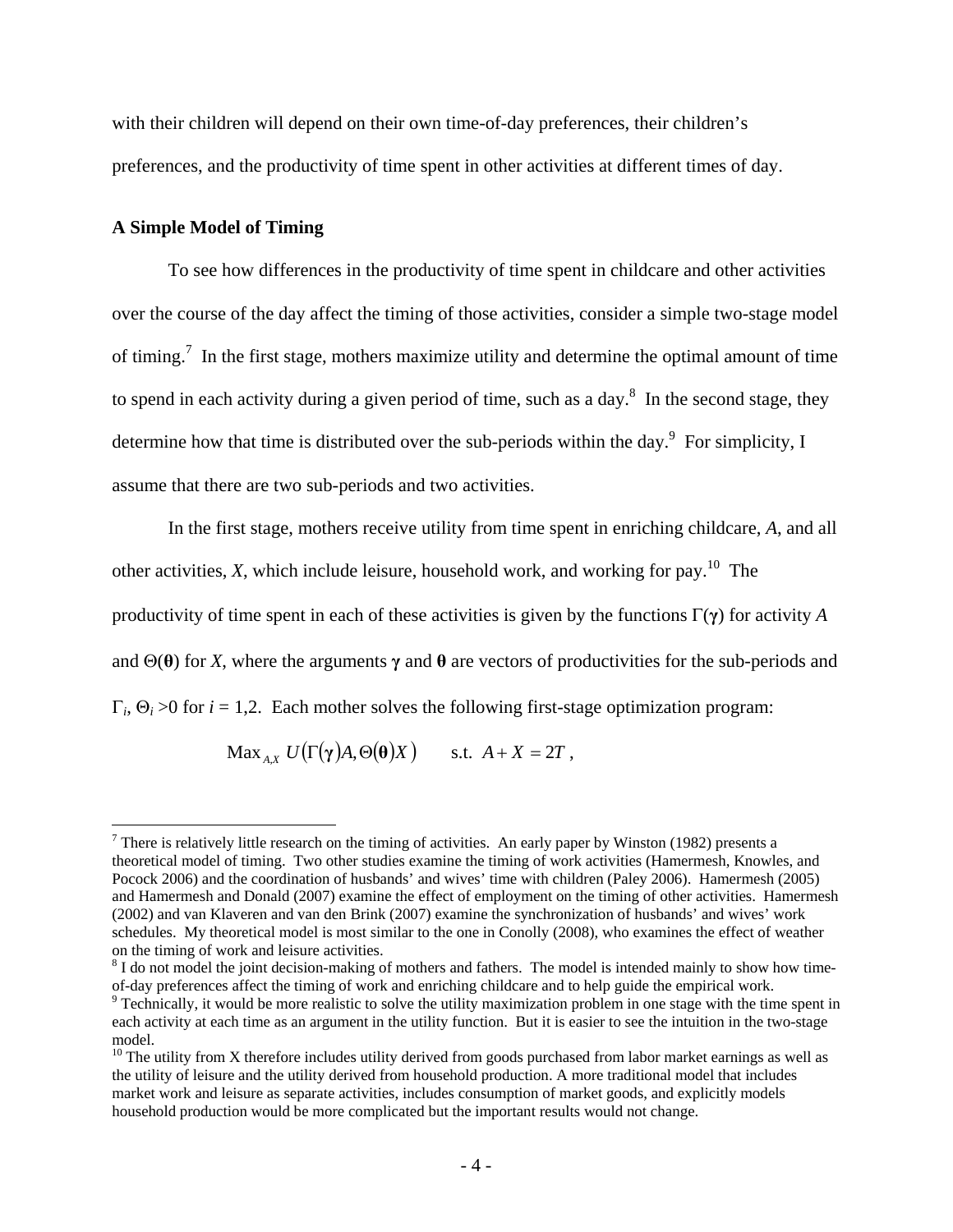where T is the total amount of time in each sub-period. The solution to this program is straightforward and the optimal values of *A* and *X* will be denoted as *A\** and *X\**.

The second stage maximization program can be written as:

Max 
$$
u = \gamma_1 f(a_1) + \gamma_2 f(a_2) + \theta_1 g(x_1) + \theta_2 g(x_2)
$$
  
s.t.  $a_1 + a_2 = A^*$   
 $x_1 + x_2 = X^*$   
 $a_1 + x_1 = T$   
 $a_2 + x_2 = T$ 

where  $a_i$  and  $x_i$  denote the time spent in childcare and in other activities in sub-period *i*,  $f'$ , $g' > 0$ , and *f″*,*g″* < 0. The equilibrium condition for this program is:

(1) 
$$
\gamma_1 f'(a_1) - \theta_1 g'(T - a_1) = \gamma_2 f'(a_2) - \theta_2 g'(T - a_2).
$$

Thus parents equate the difference between the marginal utilities of the two activities across the two sub-periods, where the difference is equal to the difference between the lagrangian multipliers on the two constraints.<sup>11</sup> This condition along with the assumptions regarding the functional forms of  $f(\cdot)$  and  $g(\cdot)$  guarantee that, all else equal, parents will spend more time with their children when that time is more productive. More generally, an increase in the productivity of *A* in sub-period 1,  $\gamma$ <sup>*I*</sup>, affects  $a$ <sup>*I*</sup>, and hence  $a$ <sup>2</sup>, directly though changes in the relative productivities of *A* and *X* in sub-periods 1 and 2, and indirectly through changes in *A\** and *X\**. The former effect is akin to a substitution effect, while the latter is akin to a scale effect.

The substitution effect can be seen by holding *A\** (and *X\**) constant and totally differentiating the second-stage equilibrium condition in equation (1) with respect to *γ1* using the implicit function rule, yielding the following:

 $\overline{a}$ 

 $11$  The inequality of the marginal products is an artifact of the two-stage optimization program and the adding-up constraint in the second stage.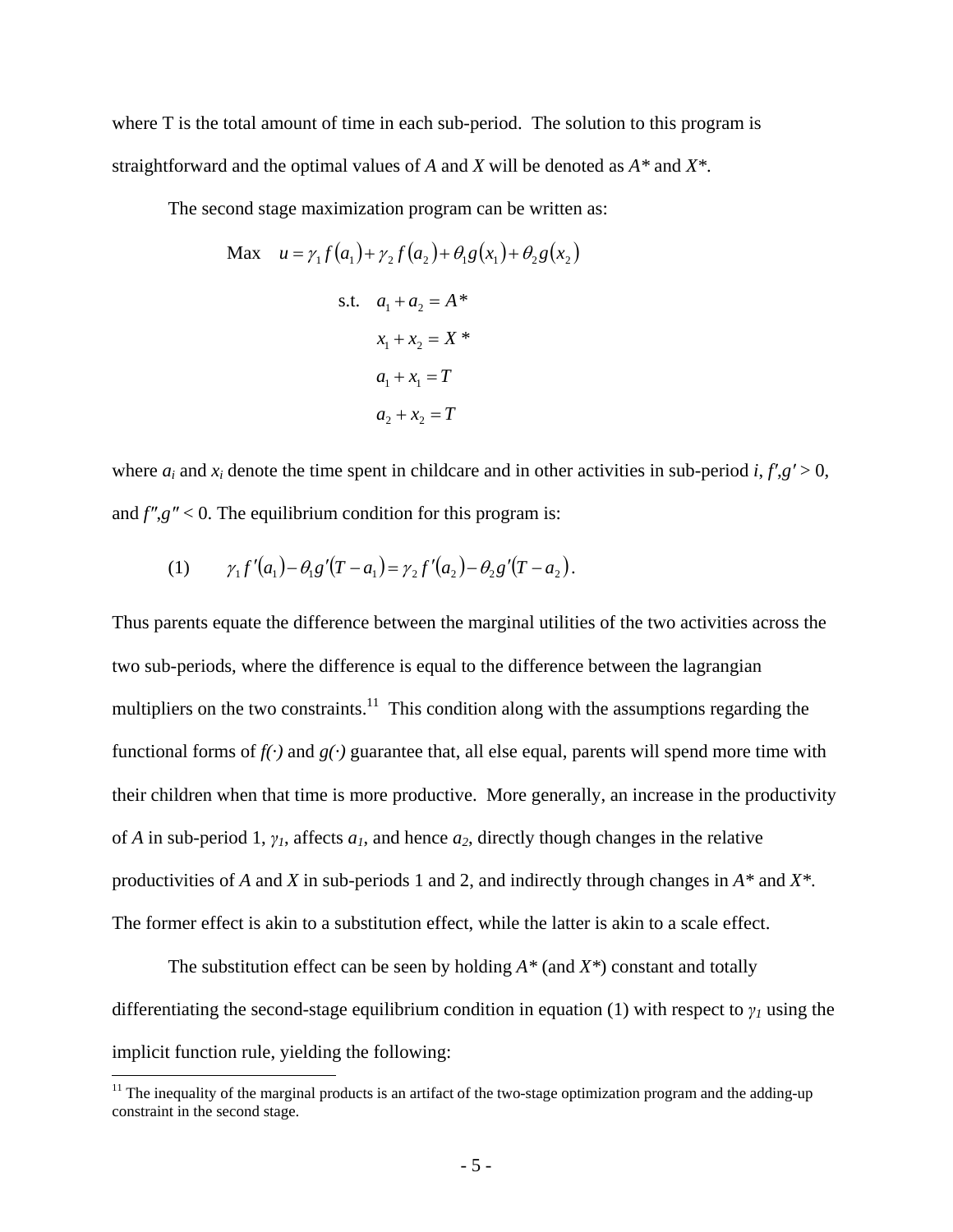(2) 
$$
\frac{da_1^*}{d\gamma_1}\bigg|_{dA^*=0} = \frac{-f'(a_1^*)}{\gamma_1 f''(a_1^*) + \theta_1 g''(x_1^*) + \gamma_2 f''(a_2^*) + \theta_2 g''(x_2^*)} > 0.
$$

Similarly,

 $\overline{a}$ 

(3) 
$$
\frac{da_1^*}{d\theta_1}\Big|_{da^*=0} = \frac{-g'(x_1^*)}{\gamma_1 f''(a_1^*) + \theta_1 g''(x_1^*) + \gamma_2 f''(a_2^*) + \theta_2 g''(x_2^*)} < 0.
$$

Thus an increase in the productivity of activity *A* in sub-period 1 causes parents to shift time in activity *A* from sub-period 2 to sub-period 1, while an increase in the productivity of activity *X* in sub-period 1 results in a shift in the opposite direction (holding  $A^*$  and  $X^*$  constant).<sup>12</sup> The adding-up constraint implies that:

(4) 
$$
\frac{dx_1^*}{d\theta_1}\Big|_{dX^*=0} > 0
$$
 and  $\frac{dx_1^*}{d\gamma_1}\Big|_{dX^*=0} < 0$ 

 The sign of the scale effect is ambiguous. Differentiating the first-stage equilibrium condition and arranging terms yields:

$$
\frac{dA^*}{d\gamma_1} = \frac{-\Gamma_1(\gamma)A^*\cdot\left(\delta_{U_1,\Gamma A}-\frac{A^*}{X^*}\delta_{U_1,\Theta X}+1\right)}{\Gamma(\gamma)\cdot\left(\delta_{U_1,\Gamma A}-\frac{A^*}{X^*}\delta_{U_1,\Theta X}\right)} \gtreqless 0,
$$

where  $\delta_{U, \Gamma A}$  < 0 is the own elasticity of marginal utility with respect to quality-adjusted time in *A* (which equals Γ·*A*) and  $\delta_{U_1,\Theta X}$  is the elasticity with respect to quality-adjusted time in *X* 

<sup>&</sup>lt;sup>12</sup> If the daily production function is specified as  $f(\gamma_1 a_1)$  instead of  $\gamma_1 f(a_1)$ , then  $da_1^* / d\gamma_1$  is positive as long as the elasticity of marginal product with respect to quality-adjusted time is greater than −1. If the marginal product function is elastic, then the amount of quality-adjusted time increases, but actual time decreases. The result in equation (2) also depends on the assumption that utility in the second stage is additively separable across activities and time periods. However, this assumption seems reasonable over short period of time such as a day or so.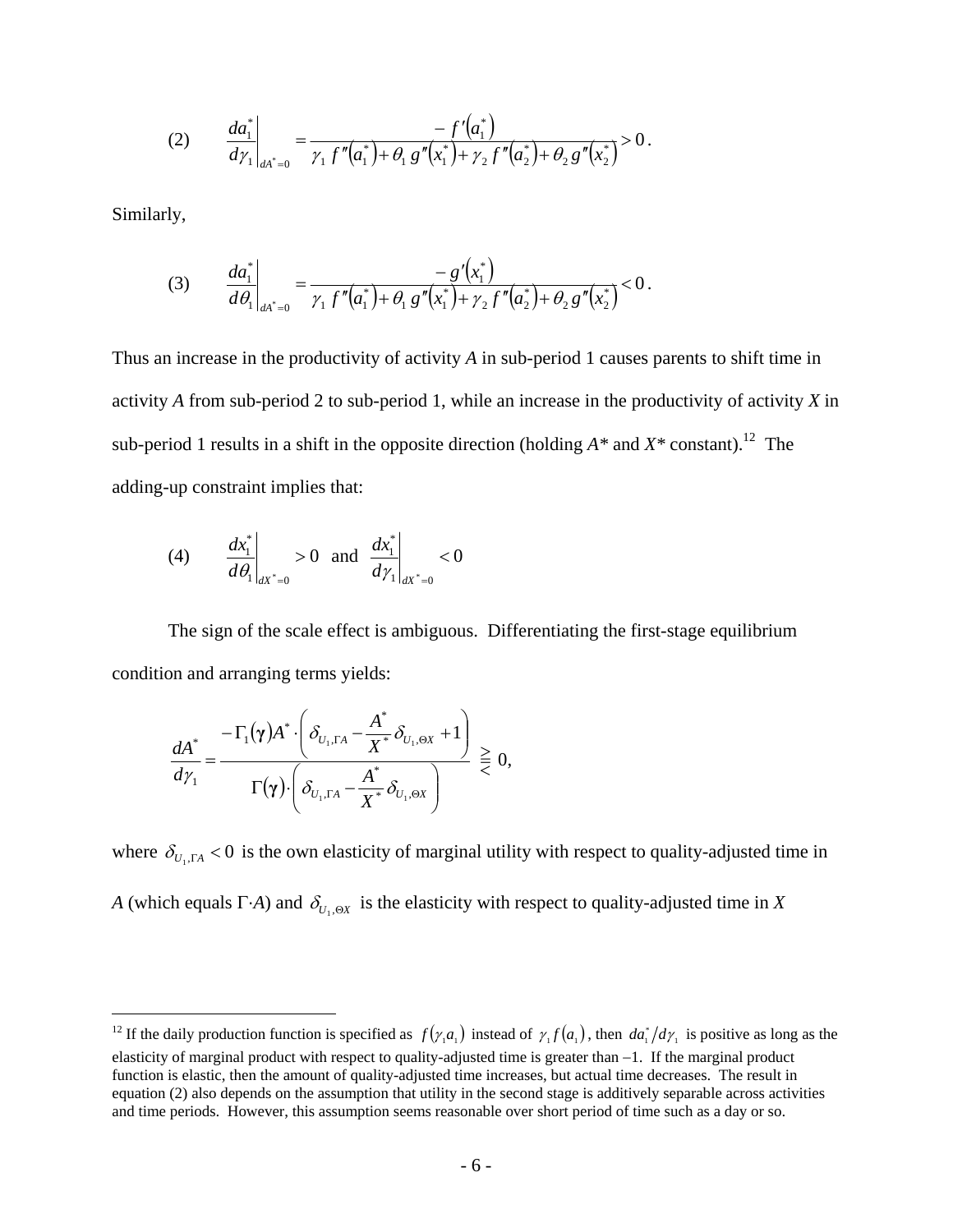(which equals  $\Theta$ *·X*). If  $-1 < \left| \delta_{U_1,\Gamma A} - \frac{H}{\mathbf{v}^*} \delta_{U_1,\Theta X} \right| < 0$ \*  $\int_{1,\Gamma A} -\frac{\Lambda}{\mathbf{Y}^*}\delta_{U_1,\Theta X}\;\;\Big| \! <\!$ ⎠ ⎞  $\overline{\phantom{a}}$  $-1 < \left(\delta_{U_1,\Gamma A} - \frac{A^*}{X^*} \delta_{U_1,\Theta X}\right) < 0$  then  $\frac{dA^*}{d\gamma_1} > 0$ 1 \* > *d*<sup>γ</sup>  $\frac{dA^*}{dt} > 0$ . If *A*<sup>\*</sup> is small relative to *X*<sup>\*</sup>,

as would be the case for enriching childcare activities, then  $\frac{du}{dx} > 0$ 1 \* >  $\frac{dA^*}{dy_1} > 0$  if  $-1 < \delta_{U_1, \Gamma A} < 0$ .

## **Implications**

 $\overline{a}$ 

Although I did not explicitly model multiple days above, I can still shed light on workday-nonwork-day comparisons. Suppose that the productivity of enriching childcare is higher in sub-period 1 (daytime) than in sub-period 2 (evening) and that productivity does not depend on whether the day is a workday— $\gamma_1^N = \gamma_1^W > \gamma_2^N = \gamma_2^W$ , where the *W* and *N* superscripts denote workdays and nonwork days. Now suppose that other activities are assumed to have either: (1) the same productivity in both sub-periods on nonwork days and higher productivity in sub-period 1  $(\theta_1^W > \theta_1^N = \theta_2^N = \theta_2^W)$  on workdays, or (2) higher productivity in both sub-periods  $(\theta_1^W = \theta_2^W > \theta_1^N = \theta_2^N)$  on workdays.<sup>13</sup> Higher productivity of other activities in sub-period 1 could reflect the higher productivity of work during normal work hours due to the coordination of work activities (see Hamermesh, Knowles, and Pocock 2006). Equal productivities in both periods could reflect employers' coverage requirements, which might be the case for nurses or retail workers.

In both cases, we would expect to see parents shifting enriching childcare time from workdays to nonwork days. On nonwork days, we would expect them to spend time with their children mostly in sub-period 1 and shift other activities to sub-period 2. The timing of work and childcare on workdays depends on when work time is more productive. We would expect to see parents spend relatively more time working (and less time doing enriching childcare) in sub-

 $<sup>13</sup>$  I am defining workdays as days in which the relative productivity of work is high enough that the parent chooses</sup> to work.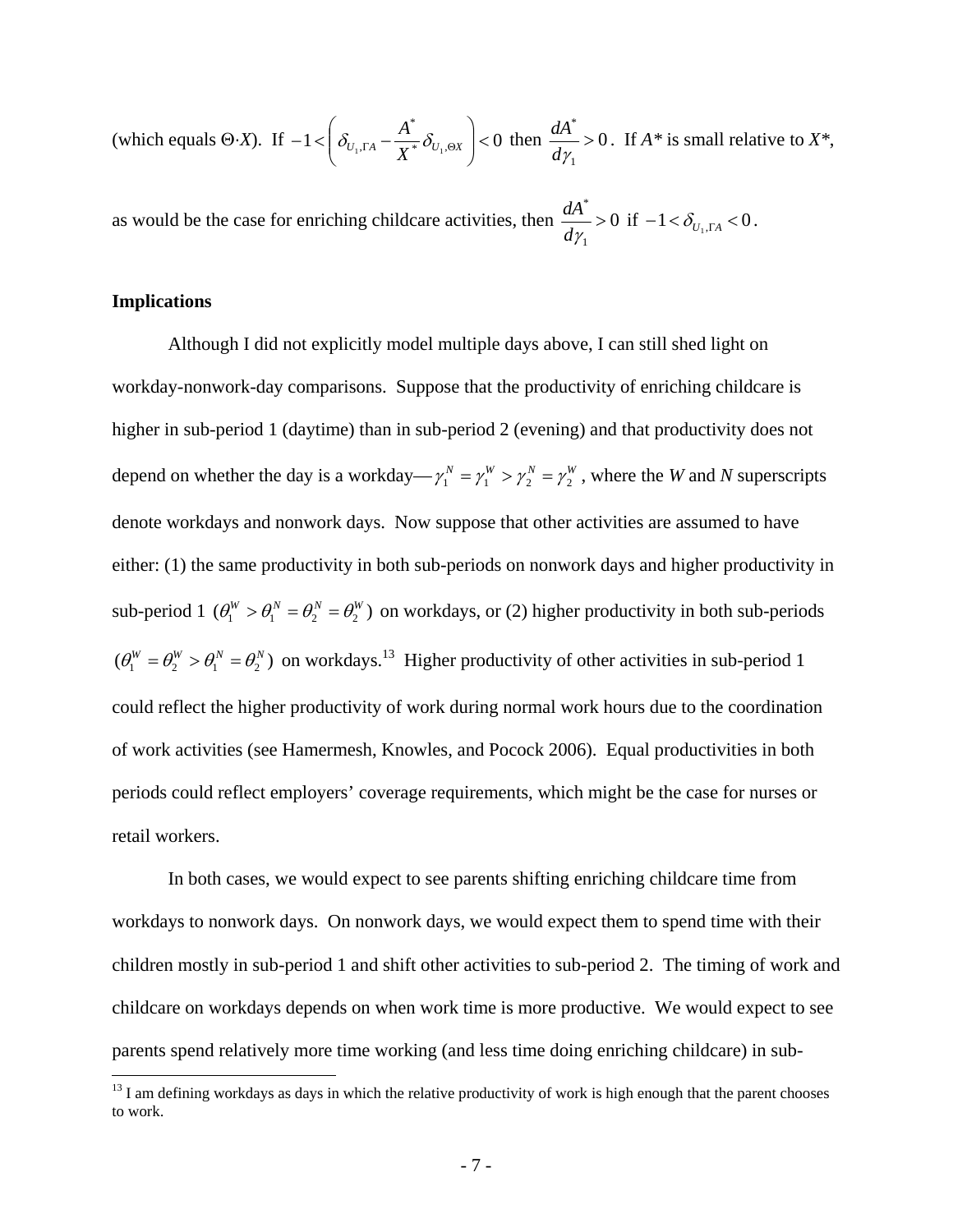period 1 if the productivity of other (work) activities is higher in sub-period 1 and relatively more in sub-period 2 if the productivity of other activities is the same in both periods.

It is important to note that I have not explicitly modeled the mother's choice of jobs. That choice will depend on their productivity (wage) in different jobs, other sources of income (especially spouse's income), and the strength of preferences for spending time with children during the day. Regarding the latter, we might expect mothers who have a preference for spending time with their children during the evening to work at jobs where sub-period-1 productivity is higher, while mothers who prefer to spend time with their children during the day might be more likely to work at jobs where productivity is independent of time of day.

## **Data**

 $\overline{a}$ 

 I use pooled 2003-2007 data from the American Time Use Survey (ATUS). The ATUS is a time-diary survey that asks respondents to sequentially describe their activities, which are translated into over 400 detailed activity codes, during a 24-hour period.<sup>14</sup> For each episode, the ATUS also collects the start and stop times, who else was present, and where the respondent was. The ATUS also contains demographic information for all household members and labor force information (including labor force status and usual hours worked) for the respondent and the respondent's spouse or unmarried partner.<sup>15</sup>

I restricted my sample to married women age 18 and older, and defined four sub-samples: mothers of children ages 0-4, mothers of children ages 5-9, mothers of children age 10-17, and

<sup>&</sup>lt;sup>14</sup> If respondents report doing more than one thing at one time (such as cooking while talking to a child), only the activity reported as the primary (or "main") activity is coded. However, traveling--even when done in conjunction with another activity, such as feeding a child--is always considered the primary activity. The diary day starts at 4am "yesterday" and ends at 4am "today."

<sup>&</sup>lt;sup>15</sup> For additional details about the ATUS, please see Hamermesh, Frazis, and Stewart (2005) and Frazis and Stewart (2007).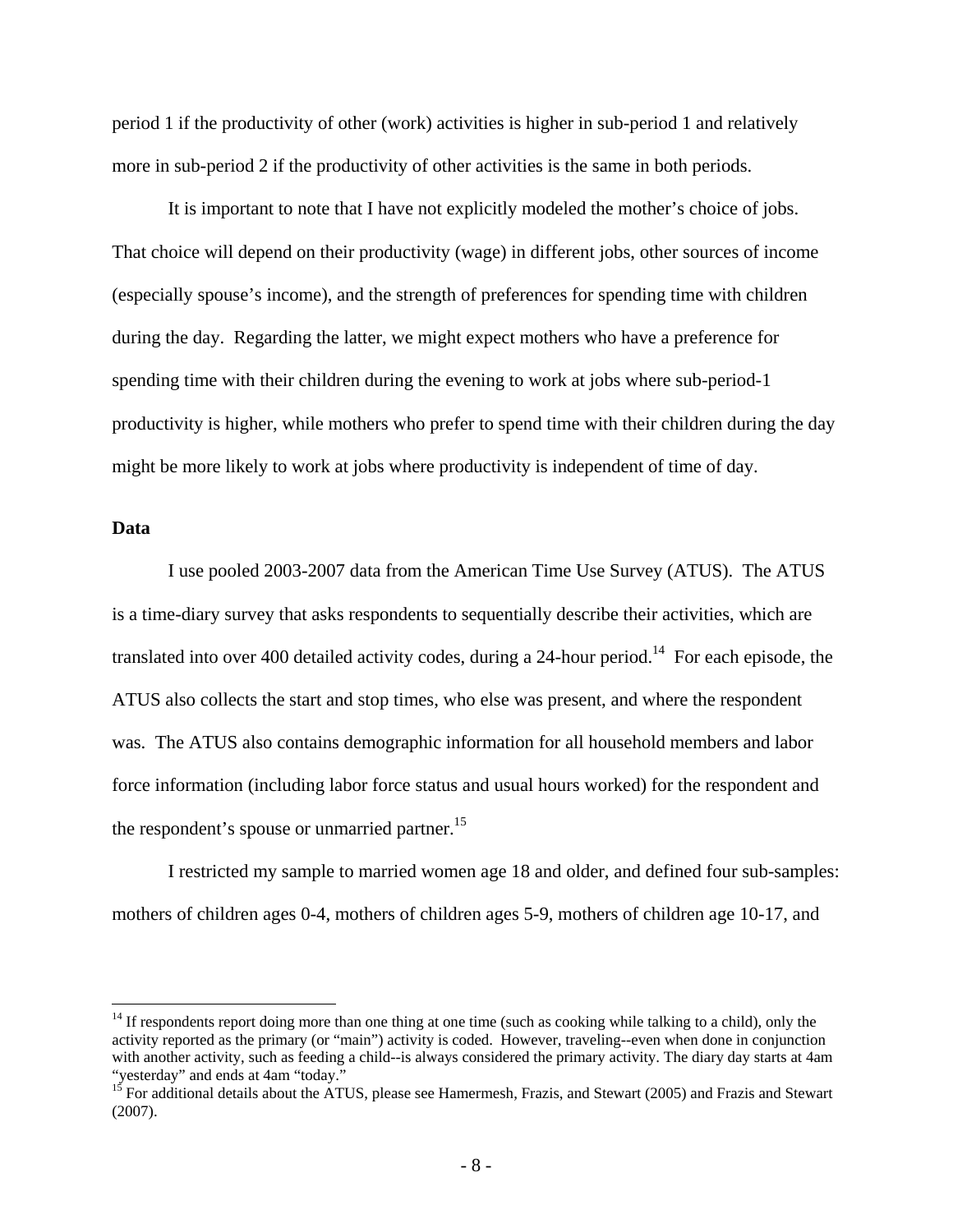women who are not parents.<sup>16</sup> To facilitate comparisons, I excluded mothers who had children in more than one age category. Thus the main differences between three sub-samples of mothers are the ages of the children (and the mothers), and I interpret any differences in the timing of activities to be due to these age differences.17

For my analysis I defined three broad categories of childcare—routine care (such as feeding or bathing), enriching care (such as reading to or playing with children), and other childcare (such as dropping off and picking up children)—using the twenty-six activity codes that describe care of household children. For enriching care activities, I only included time when a child was present.<sup>18</sup> One complication that arises when comparing time spent in enriching childcare for children of different ages is that activities that might be classified as childcare when a child is young may not be when the child is older. For example, riding bikes with a 3 year-old may be coded as childcare (030105), while riding bikes with a 9 year-old may be coded as bike riding (130104). Since I compare time spent in enriching childcare for mothers with children of different ages, my definition of enriching childcare also includes selected leisure activities that were done while a child was present. The main leisure activity that I excluded is television watching.<sup>19</sup> (See the Appendix for detailed definitions.)

Table 1 shows the average number of hours per day spent in childcare activities by employment status. Comparing the "all days" columns we can see that, except for "other childcare," nonemployed mothers spend the most time in childcare, while full-time employed mothers spend the least. Nearly half of childcare done by mothers of 0-4 year-old children is

<u>.</u>

<sup>&</sup>lt;sup>16</sup> Here, "children" refer to own children (including adopted and step children) who live with their mothers.<br><sup>17</sup> The differences could also be due to cohort effects.<br><sup>18</sup> I make this restriction because some activities

done when the child is not present.

 $19$  One leisure activity that is potentially problematic is socializing when other adults are present, because it is possible that the children have been "dragged along" and are not part of the activity. I reran the analysis using an alternative definition of socializing and excluding it altogether, and the results were nearly identical.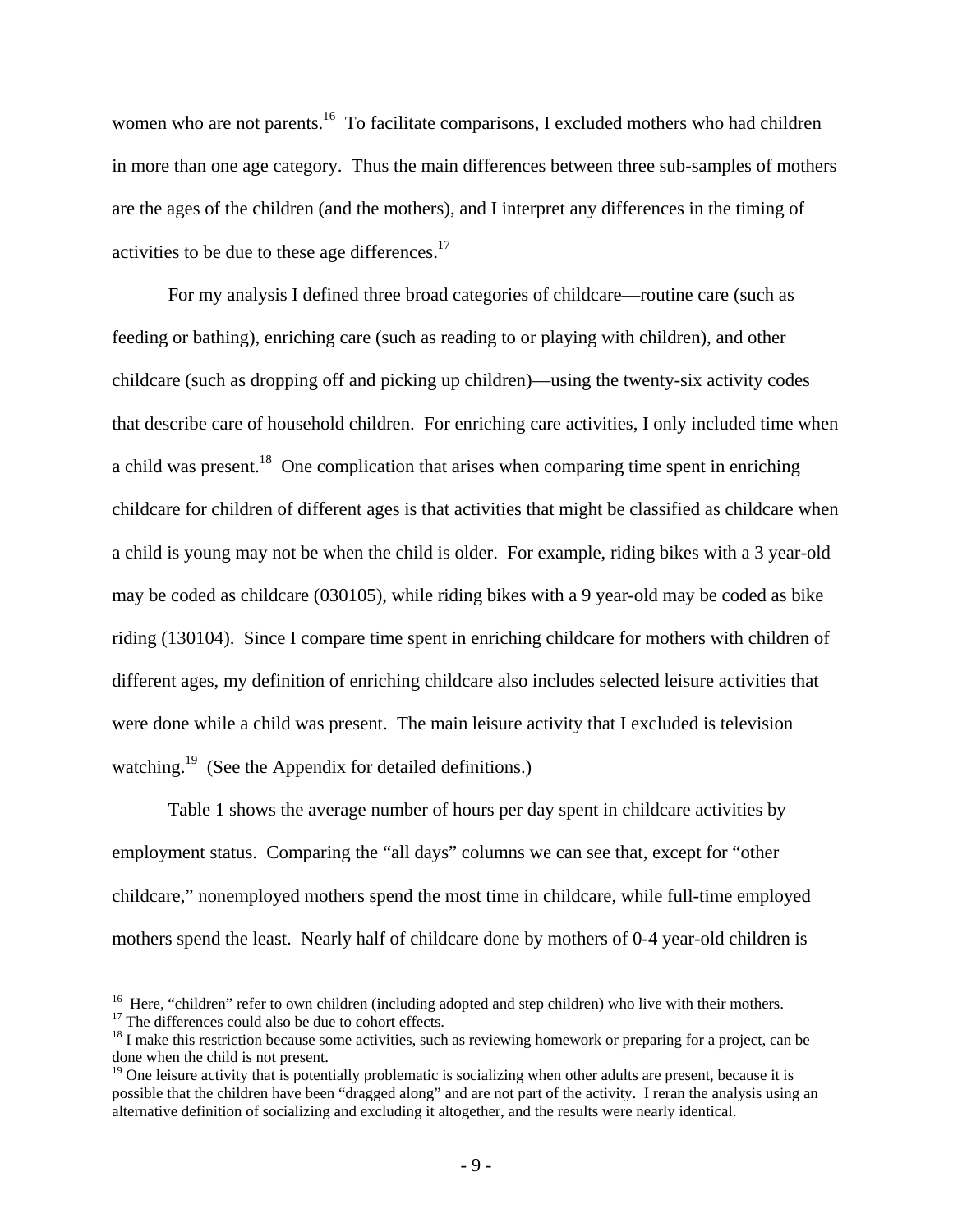routine, while routine childcare accounts for less than one-third of childcare done by mothers of 5-9 year-olds. Mothers of older children (10-17) spend very little time in routine childcare, and time spent in enriching childcare is mostly leisure activities done with these children.

## **Childcare on Workdays and Nonwork Days**

 $\overline{a}$ 

Table 1 also shows how employed mothers shift childcare from workdays to nonwork days. Workdays are days on which the mother spends any time working at a location other than her home.<sup>20</sup> It is also important to note that, because the ATUS collects data for only one day, I do not directly observe the shifting of childcare activities. Instead, I compare employed mothers on workdays and nonwork days, noting that whether a mother is observed on any particular day is determined randomly through the procedure for assigning respondents to days of the week.<sup>21</sup>

Overall, employed mothers of 0-4 year-old children spend about 60 percent more time per day doing childcare on nonwork days than they do on workdays, but there are notable differences between full- and part-time employed mothers and by type of childcare. Part-time employed mothers spend about 35 percent more time in routine childcare on nonwork days than on workdays, whereas full-time employed mothers spend 60 percent more. For both full- and part-time employed mothers, enriching childcare is shifted from workdays to nonwork days to a much greater degree than is routine care. This is as we would expect because many routine childcare activities, such as feeding and dressing, must be done every day. Childcare time is shifted in the other direction for "other childcare," which includes transporting children. Fulltime employed mothers spend considerably more time in other childcare activities on workdays than on nonwork days, which likely reflects time spent getting children to and from daycare or

 $20$  The small number of days that mothers work exclusively at home are included with nonwork days because mothers who work at home have considerable flexibility with regard to when they spend time with their children.

 $21$  The key thing is that the probability that a given day is selected for an interview is independent of the activities that are done on that day.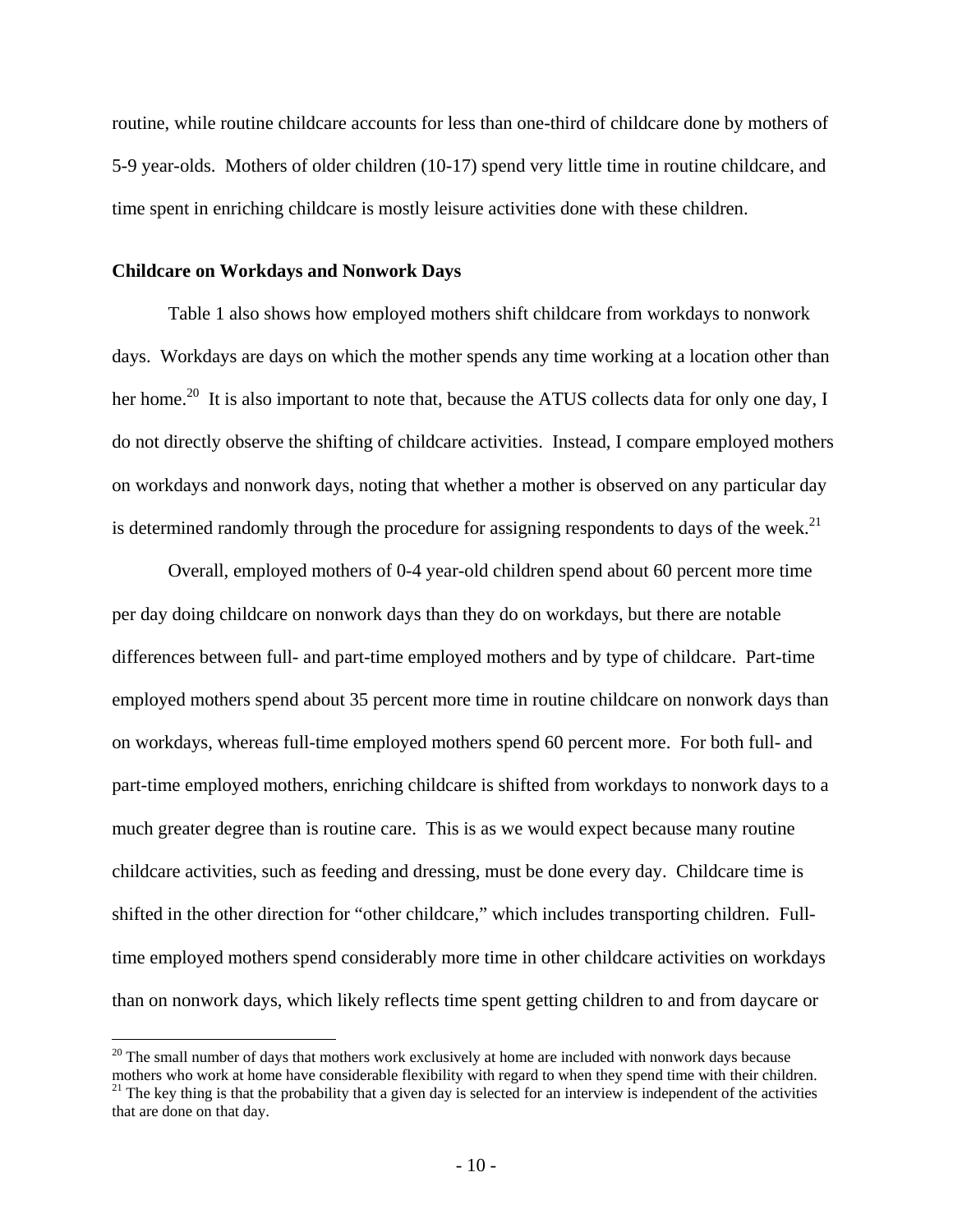preschool. In contrast, part-time employed mothers spend an equal amount of time on work and nonwork days.

Looking at the panels for mothers of older children (5-9 year-olds and 10-17 year-olds) we can see that time spent in both routine and enriching childcare decline as the children get older, with the decline being much larger for routine care. As with the mothers of pre-school-age children, childcare is shifted from workdays to nonwork days. Again, enriching childcare is shifted to a much greater degree compared to routine care.

These findings are consistent with the prediction that parents will shift childcare time from workdays to nonwork days. They are also consistent with results in Hamermesh and Donald (2007), who find that the fixed costs associated with working affect the timing of nonwork activities, and Stafford and Yeung (2005), who find that children spend more time with their parents on weekend days than on weekdays.

#### **The Timing of Childcare**

1

 I now turn to the question of when during the day mothers spend time in enriching childcare. The research on circadian rhythms suggests that mornings may be the best time (from the child's perspective) for enriching care. However, because it is the mother's utility that is being maximized and productivity depends on both mother's and children's time-of-day preferences, it is possible that mornings are not the most productive time of day. Although I have no direct information on these preferences I can infer when parents prefer to engage in enriching childcare by looking at nonemployed mothers and employed mothers on their nonwork days, when they are not constrained by work schedules.<sup>22</sup> Thus, I will determine whether

 $22$  Comparing nonemployed mothers to employed mothers is potentially problematic because the employment decision may be related to unobserved differences in time-of-day preferences. For example, mothers who prefer to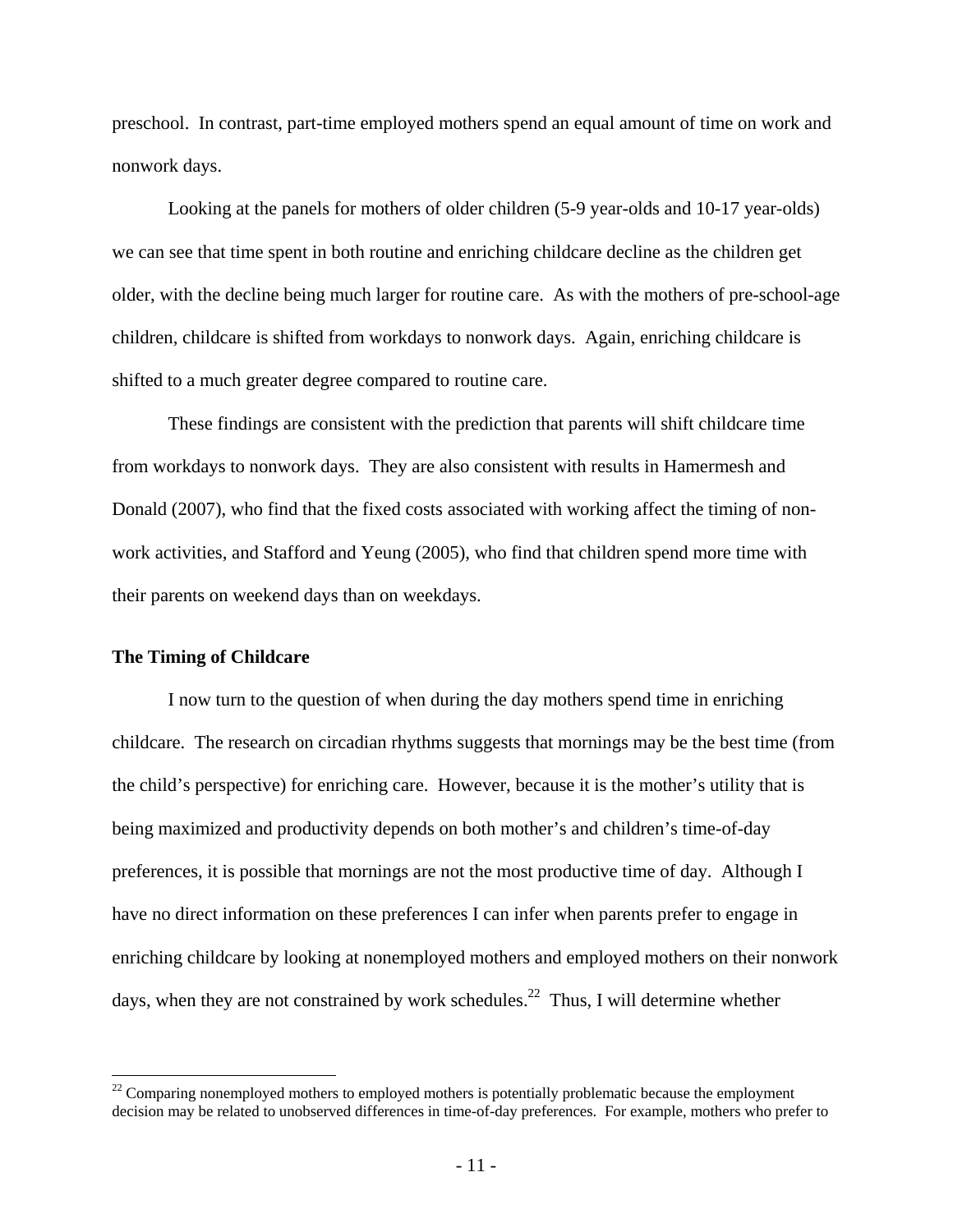employment affects the timing of enriching care by comparing workdays to nonwork days of employed mothers and to all days of nonemployed mothers. If there is no employment effect on timing then, apart from differences in the amount of time spent with children, the distribution of time spent in enriching childcare over the course of a day should be the same on both work and nonwork days.

 Figure 1 shows the distribution of enriching childcare time for mothers of 0-4 year-old children on workdays and nonwork days by employment status. The height of each bar is the fraction of total enriching childcare time that is done during that hour. For example, 22 percent of the time that full-time employed mothers spend on enriching childcare on workdays is done between 7:00pm and 8:00pm.

 The graphs for all days of nonemployed mothers and for nonwork days of employed mothers are strikingly similar, with the time spent in enriching childcare being distributed fairly uniformly throughout the day. About 40-48 percent of enriching childcare is done between 9:00am and 4:00pm, while 16-20 percent is done between 7:00pm and 10:00pm. The fact that enriching childcare is fairly evenly distributed over the day seems to contradict the circadianrhythm research. But, it is important to keep in mind that both the children's and their mothers' time-of-day preferences come into play here. The distributions of enriching childcare time suggest that, in terms of the theoretical model,  $\gamma_I$  and  $\gamma_2$  are not that different from each other. This, along with the assumption that  $f(\cdot)$  exhibits diminishing marginal productivity, implies that the total value of enriching childcare is maximized when mothers spend about the same amount of enriching childcare time in each sub-period

spend time with their children in the evenings may be more likely to be employed full time. If this is the case, we would expect these mothers to concentrate their childcare activities in the evening on their nonwork days as well.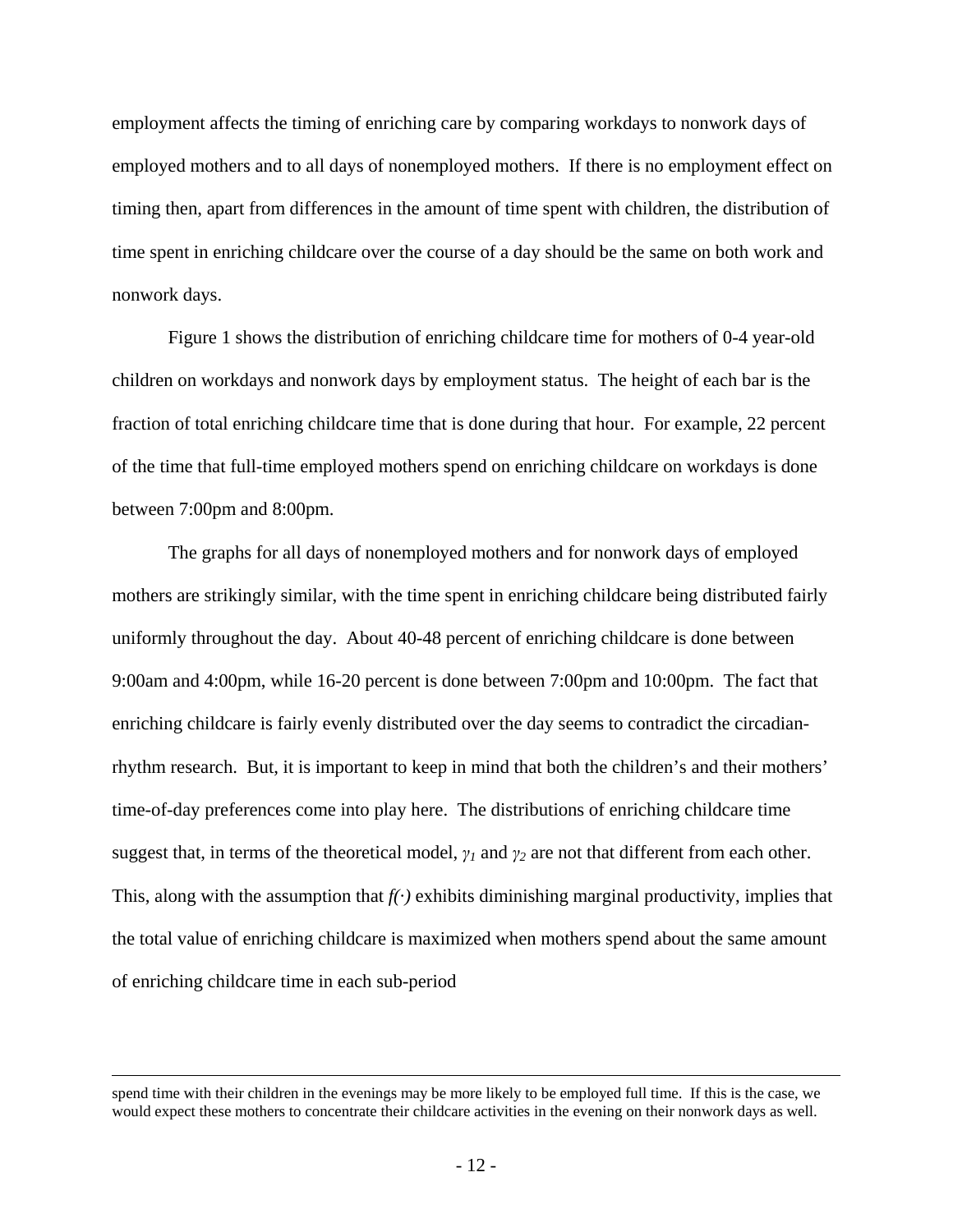The distribution of enriching childcare time done on workdays by full-time employed mothers is quite different from that on nonwork days, with much of the time on workdays concentrated in the evenings. Over 40 percent of enriching childcare is done between 7:00pm and 10:00pm, while only 15 percent is done between 9:00am and 4:00pm. The distribution of enriching childcare done by part-time employed mothers on workdays lies between these two extremes, but looks more like the nonwork day distributions. Forty percent of enriching childcare is done between 9:00am and 4:00pm, and 27 percent is done between 7:00pm and 10:00pm.

To quantify the differences in the distributions and the amount by which workday distributions diverge from nonwork day distributions, I used a dissimilarity index to compare average workdays and nonwork days. For each pairwise comparison, the weighted absolutedeviation index,  $T_{WAD}$ , is given by:

$$
T_{\text{WAD}} = \sum_{h=1}^{24} \left( \frac{|a_h - b_h|}{(a_h + b_h)} \times \frac{(a_h + b_h)}{\left(\sum_{h=1}^{24} a_h + \sum_{h=1}^{24} b_h\right)} \right) = \sum_{h=1}^{24} \left( \frac{|a_h - b_h|}{2} \right),
$$

1

where  $a_h$ ,  $b_h$  are the fractions of time spent in enriching childcare in each hour of the day on days *a* and *b*, and *a* and *b* refer to groups defined by their workday and employment status. The index ranges in value from 0 to 1, where 0 indicates that the distributions are identical and 1 indicates that there are no times of day in common.<sup>23</sup>

This index has a natural interpretation. It is equal to the fraction of enriching childcare time that one group must reallocate to different times of day in order to make their two

 $^{23}$  The index is designed to measure between-group differences in time spent in all activities (for example, measuring how differently men and women use their time). In my analysis, the groups are defined by employment status and whether or not the day was a workday (for example, comparing work and nonwork days for full-time employed or comparing nonwork days of full-time employed and nonemployed). And the activities are defined by time of day, where time spent in enriching childcare at each hour of the day is viewed as a separate activity. See Stewart (2006) for more details about the index.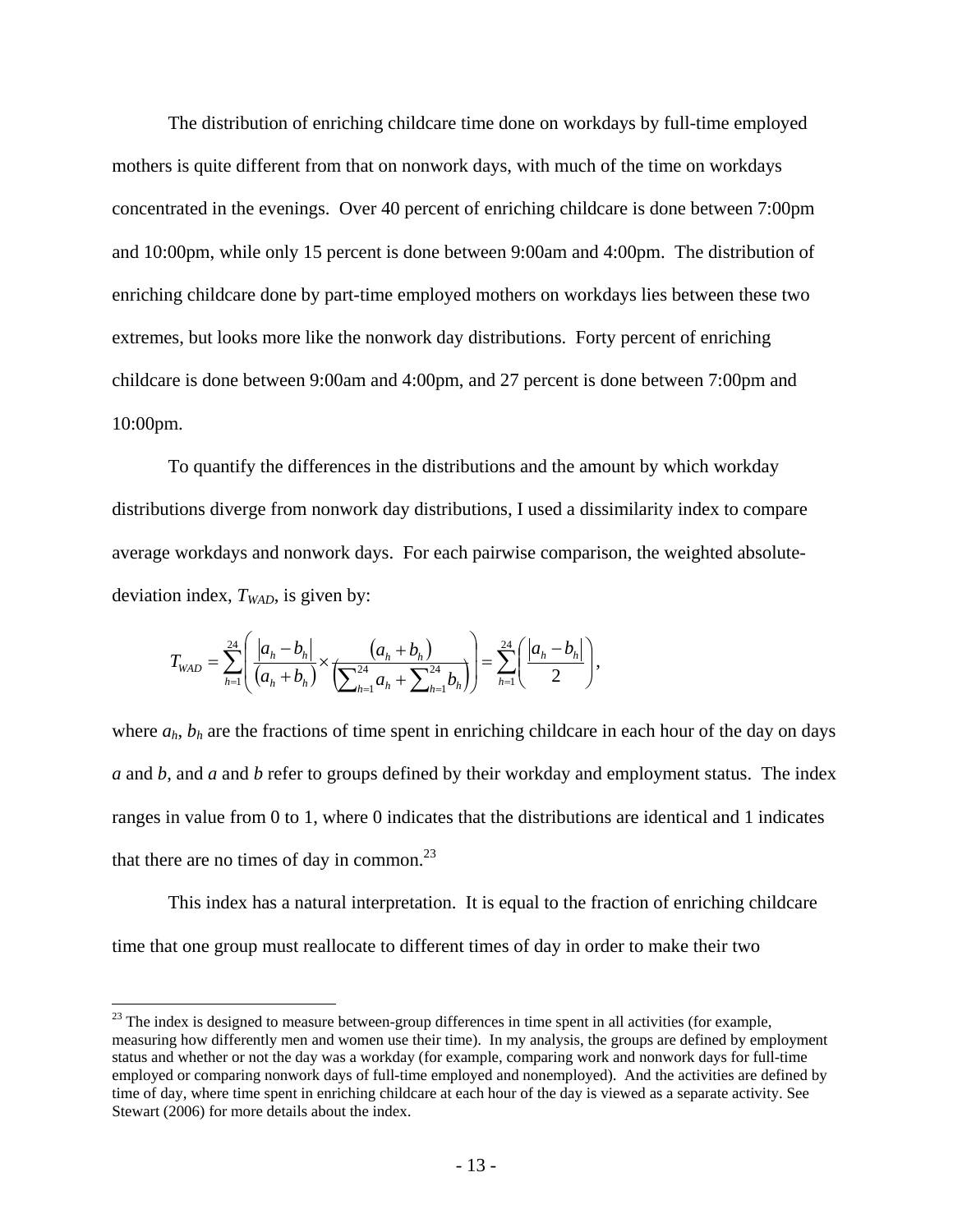distributions identical. Thus, the index values for workday-nonwork day comparisons equal the fraction of enriching childcare time that mothers shift due to market work.

The index values for pairwise comparisons of the three nonwork days (full-time employed, part-time employed, and nonemployed) are all less than 0.10, which indicates quite a bit of similarity (see Table 2). This is strong evidence that employed mothers have the same time-of-day preferences for enriching childcare as nonemployed mothers, and that the shifting of enriching childcare time from workdays to nonwork days does not affect the timing of these activities on nonwork days. As expected, we see large differences when comparing the workdays of full-time employed mothers to nonwork days (the index values are in the 0.34-0.40 range). The index values for comparisons to the workdays of part-time employed mothers confirm our earlier observation that the workdays of part-time employed mothers are much closer to nonwork days than they are to the workdays of full-time employed mothers. The index values for comparisons to nonwork days are in the 0.14-0.18 range. The index of 0.32 for the workday-to-workday comparison of full- and part-time employed mothers is about the same magnitude as the index value for workday-to-nonwork-day comparison for full-time employed mothers. Another way to quantify these differences is to compute the amount of time that would have to be rescheduled. Using the average day of a nonemployed mother as a common reference, full-time employed mothers would have to reschedule about 16 minutes per workday (or about 71 minutes per week) of enriching childcare time compared to 11 minutes per workday (30 minutes per week) for part-time employed mothers.  $24$ 

To summarize, the results in Table 1 show that full-time employed mothers shift enriching childcare time from workdays to nonwork days, while Figure 1 and Table 2 show that

1

 $24$  Full-time employed mothers of 0-4 year olds work 4.5 days per week on average, while part-time employed mothers work 2.8 days per week.)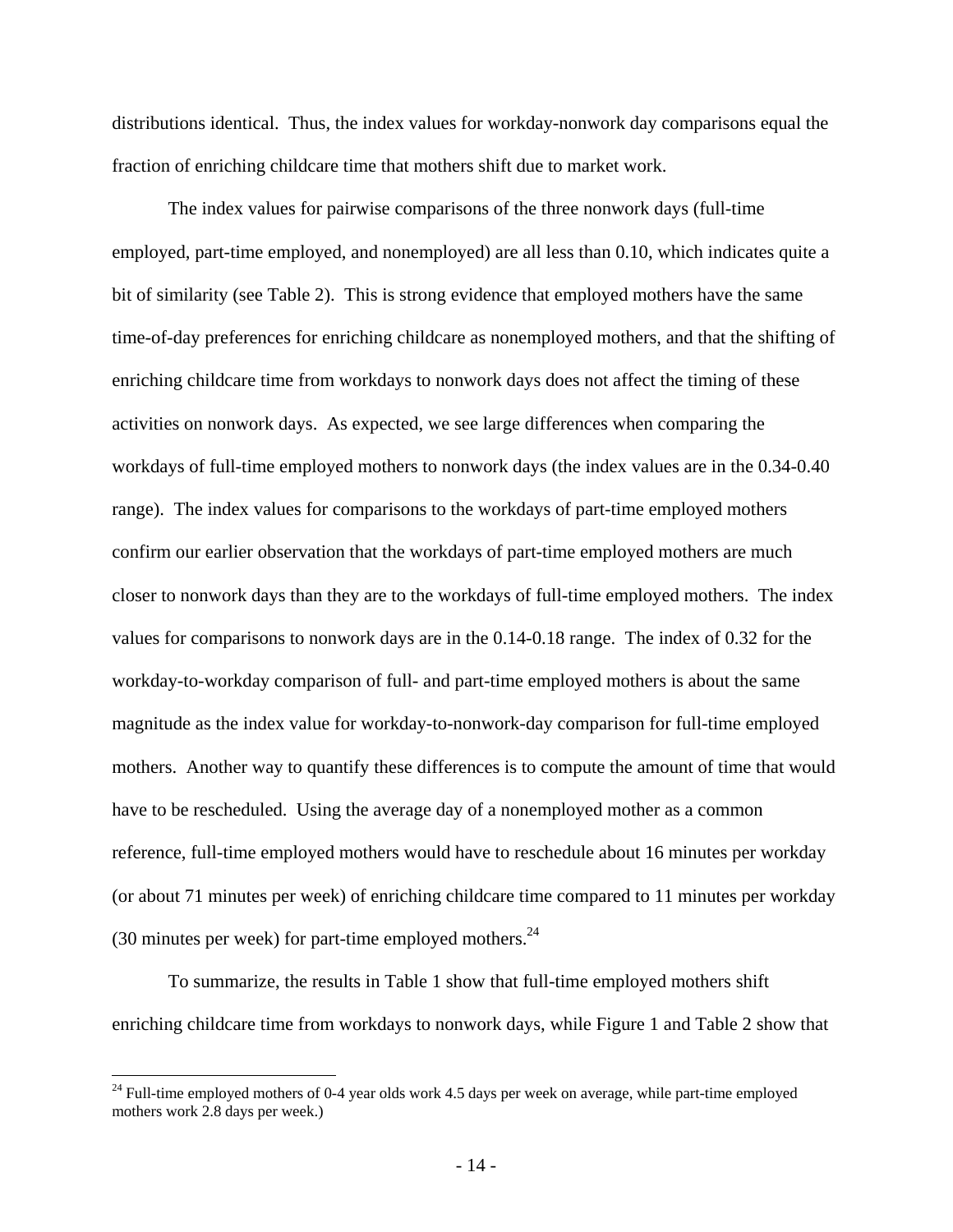they shift enriching childcare time to later times of day on workdays. This shifting reduces the value of enriching childcare time not because the productivity parameter (*γ*) is lower in the evening, but because the enriching childcare production function exhibits diminishing marginal productivity and the total value of enriching childcare time is maximized when enriching childcare time is distributed evenly throughout the day. Part-time employed mothers also shift enriching childcare time from workdays to nonwork days, but on workdays there is very little shifting to later times of the day. Given mothers' preferences for spreading enriching childcare time evenly throughout the day, it would be reasonable to expect them to adjust their work schedules so that they can spend more time with their children at preferred times of day.

#### **The Timing of Work**

To examine how time-of-day preferences affect when during the day that mothers of 0-4 year olds choose to work, I would like to know when these mothers would work if the children were not present. Since I cannot make this comparison, I instead compare the employed mothers of 0-4 year olds to the employed mothers of 5-9 year olds, 10-17 year olds and employed women who are not mothers.

The most appropriate control group would appear to be the mothers of 5-9 year-old children. These mothers spend almost as much time in enriching childcare activities as mothers of 0-4 year-old children and are likely to have the same characteristics, except that they are on average 5 years older. Perhaps more importantly, the distribution of time spent in enriching childcare activities by these mothers on nonwork days is similar to mothers of 0-4 year-olds (see Figure 2). Like the mothers of 0-4 year olds, 41-48 percent of these mothers' enriching childcare is done between 9:00am and 4:00pm. The main difference is that mothers of 5-9 year olds do less enriching childcare between 9:00am and noon and more between noon and 4:00pm. Thus

- 15 -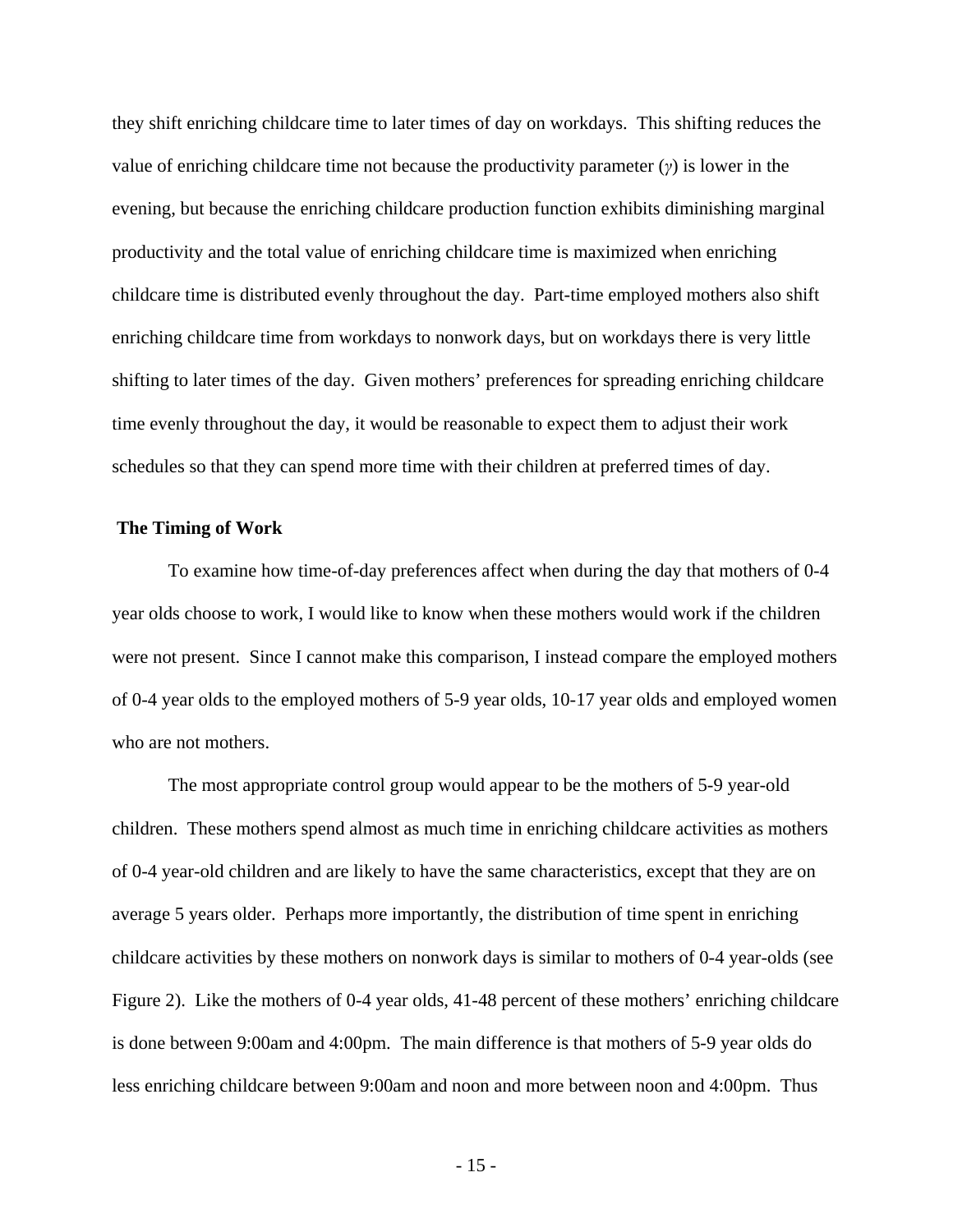the time-of-day preferences of mothers of 5-9 year olds are fairly similar to those of mothers of 0-4 year olds.

The key difference between mothers of 5-9 year-olds and the mothers of 0-4 year olds is that the mothers of 5-9 year olds cannot spend time with their children when the children are in school. In the context of the theoretical model, this implies that  $\gamma$ <sup>*I*</sup> is close to zero on school days and that these mothers will spend very little time in enriching childcare activities at these times of day. We can see in Figure 2 that both part-time and full-time employed mothers of 5-9 year olds spend very little time in enriching childcare activities on workdays, which are mostly school days.25 However, the low productivity of enriching childcare time during school hours also implies that employed mothers will shift their work schedule so that they work more in the morning and early afternoon. This also implies that comparing the mothers of 0-4 year olds to the mothers of 5-9 year olds will overstate the extent to which the former adjust their schedules to spend time with their children. For this reason, I also compare the mothers of 0-4 year olds to the mothers of 10-17 year olds and to women who are not parents.<sup>26</sup>

There is potentially a similar problem with the mothers of 10-17 year-old children. Again, the productivity of mothers' enriching childcare time is close to zero when their children are in school, which would lead to mothers shifting work to earlier in the day. On the other hand, these older children are more independent and it is less critical that a parent be home when these older children come home from school. Moreover, these older children prefer later times of day (although they may not want to spend that time with their parents).

1

<sup>&</sup>lt;sup>25</sup> Ideally, I would also like to distinguish between school and non-school days. But the sample is not large enough to do so. In the regression analysis, I control for whether the diary day is a school day.

<sup>&</sup>lt;sup>26</sup> Another factor that facilitates mothers' labor force participation is the availability of before- and after-school day care (also known as extended day) that allow parents to drop children off at school before the school day begins or to stay at school after the official school day has ended. In 2007 nearly half of all elementary schools offered these programs (Snyder, Dillow, and Hoffman 2008, Table 97).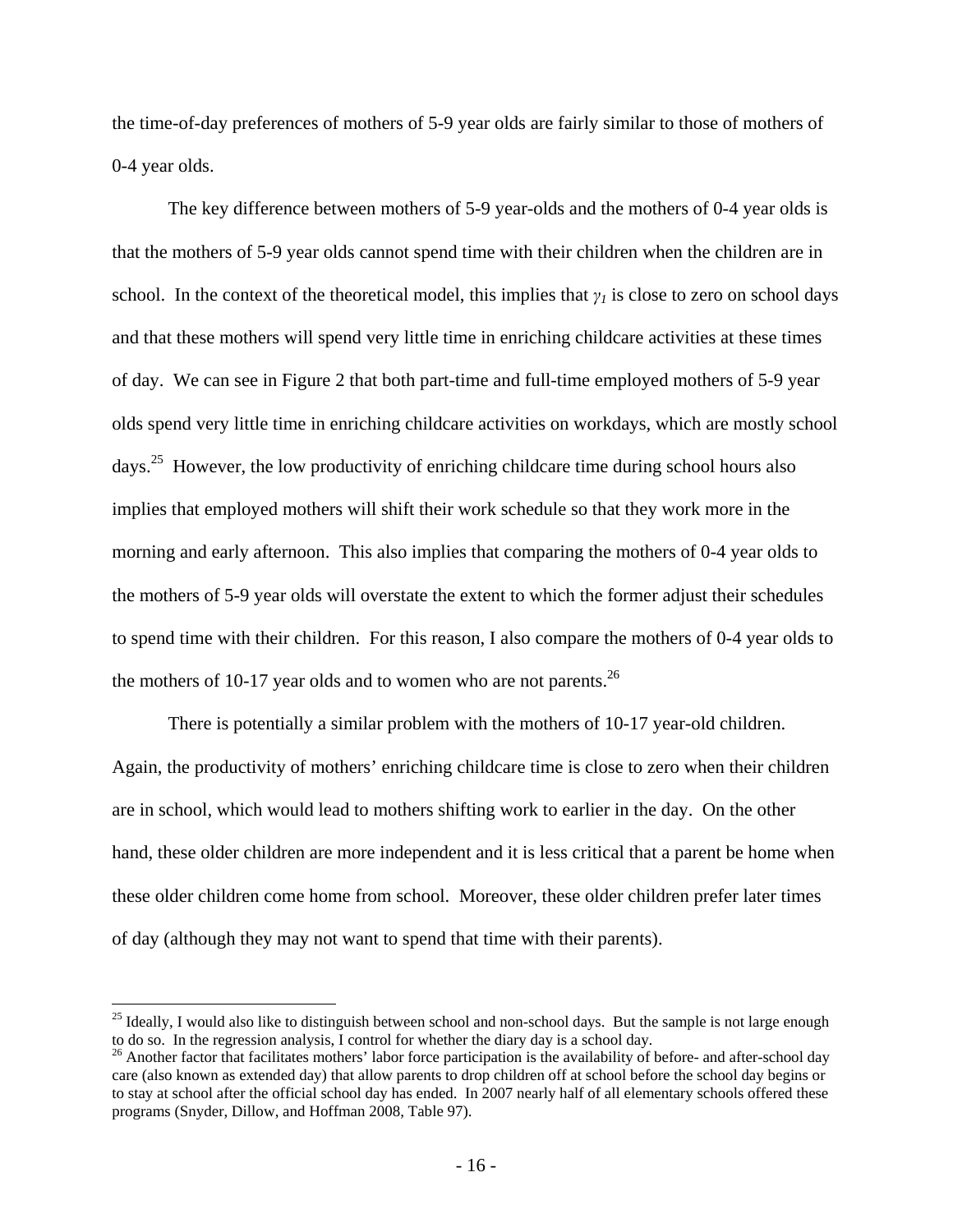My final comparison is to women who are not parents. I believe that these women are the most appropriate control group because their time-of-day preferences for work are not influenced by school considerations but instead are likely determined by their desire to spend time with their husbands. Studies by Hamermesh (2002) and van Klaveren and van den Brink (2007) support this supposition. Both studies found that married couples synchronize their work schedules so that they can spend more time together, but they synchronize to a lesser extent when there are children present.

For each of these comparisons, I estimated a series of linear probability models. I restricted my sample to workdays and estimated a separate linear probability model for each time of day between 6:00am and 11:00pm at 5-minute intervals (204 equations total). The dependent variable equals one if the parent was working away from home at that moment, and the independent variable of interest is a dummy variable that equals one if the women was the mother of a 0-4 year old. I controlled for the mother's age and education; her husband's employment status and education; whether the diary day was in the summer, a school day, or a weekend; and the amount of time spent working away from home on the diary day.<sup>27</sup>

Figures 3 and 4 graph the coefficients on the dummy variables for the presence of 0-4 year-old children (and no older children) by time of day. Comparisons to each control group are shown in separate panels. I constructed 95-percent confidence intervals using robust standard errors clustered by geographic identifiers (not shown), and found that most of the individual coefficients are not statistically significant. But the significance of individual coefficients is less important than whether the difference is statistically significant for blocks of time. To perform

<u>.</u>

<sup>&</sup>lt;sup>27</sup> School days are defined as non-holiday weekdays between September  $15<sup>th</sup>$  and December  $15<sup>th</sup>$  or between January 15<sup>th</sup> and May 15<sup>th</sup>. A day is considered a school day only if school-age children live in the household. Summer is the period from June 1<sup>st</sup> through August 31<sup>st</sup>. The school-day variable was not included in the equation comparing mothers of 0-4 year olds to non-parents.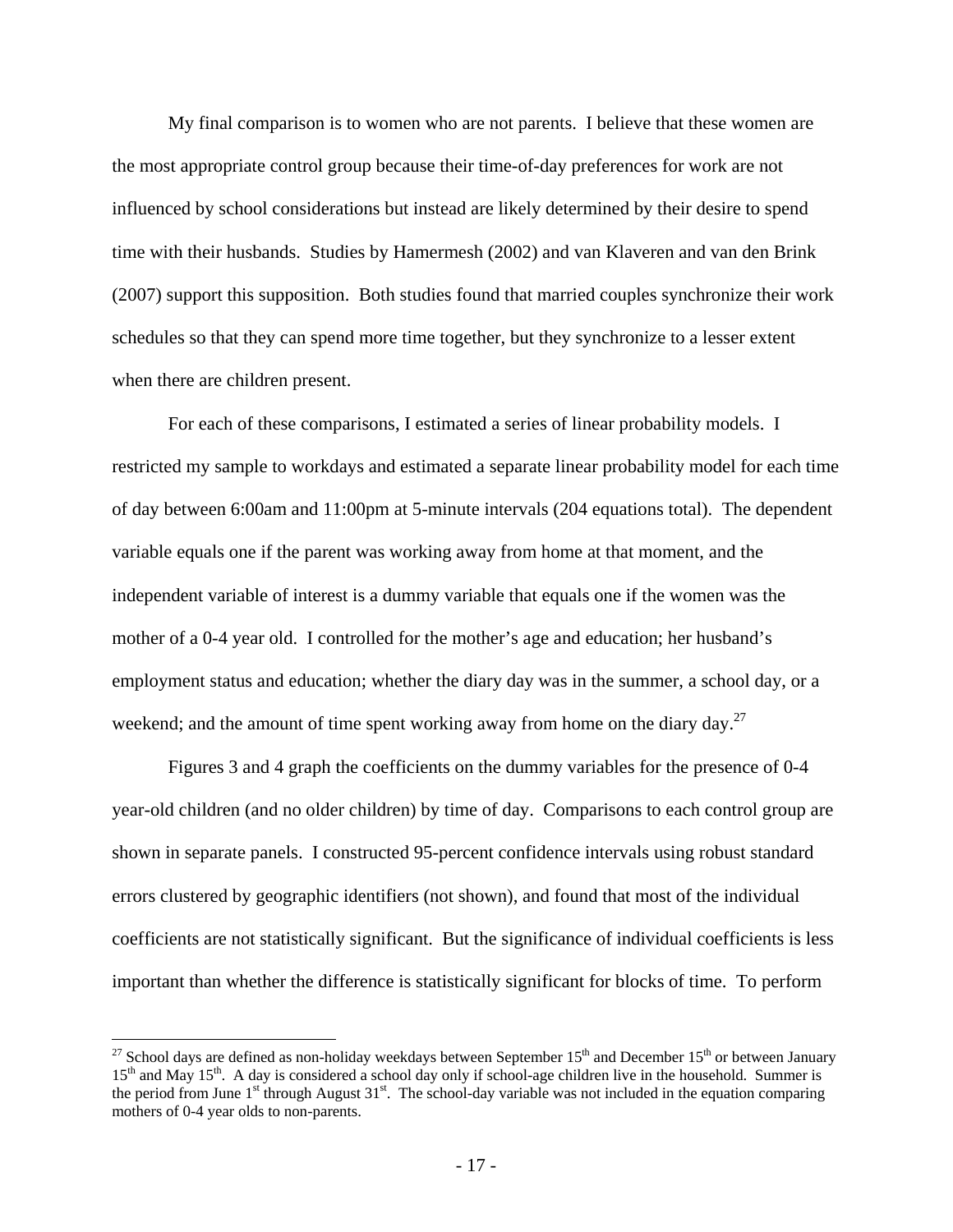these tests, I ran three regressions for every possible 30-minute block of time between 6:00am and 11:00pm. The first block of regressions were run for 6:00am, 6:15am, and 6:30am, the second block for 6:05am, 6:20am, and 6:35am, and so on. The three equations for each block were estimated jointly to properly account for the cross-equation correlation of residuals and to facilitate the hypothesis testing. For each block, I tested whether the sum of the three coefficients was significantly greater than or less than zero (depending on time of day) using a one-tailed test that accounts for clustering as above.<sup>28</sup> Times for which the sum of the three coefficients are statistically significant are indicated by the bold portions of the graph.

Figure 3 shows the coefficients for full-time employed mothers of 0-4 year olds. The smallest coefficients are for the comparison to mothers of 5-9 year olds, with the difference being larger than 0.05 in absolute value at only a few times during the day. There are larger differences in the middle panel's comparison to mothers of 10-17 year-old children, with the differences being largest in the early morning and late afternoon. Even so, the coefficient never exceeds 0.1 in absolute value. The largest differences are in the bottom-panel comparison to non-parents. Mothers of 0-4 year olds are 5-10 percentage points more likely to work at earlyafternoon times and 5-10 percentage points less likely to work in the early evening. This likely reflects these mothers' desire to be home at dinnertime. Even though the differences are statistically significant for several blocks of time in the mornings and evenings, they are small given that, between 8:00am and 4:00pm, an average of 73 percent of full-time employed women are working at any given time. Thus it is clear is that even though full-time employed mothers have the same time-of-day preferences as part-time employed and nonemployed mothers regarding when they do enriching childcare, it is too costly for them to make large adjustments to their work schedules so that they can spend more time with their children earlier in the day. The

 $\overline{a}$ 

<sup>28</sup> The tests were run using STATA's **suest** command, which allows for clustering.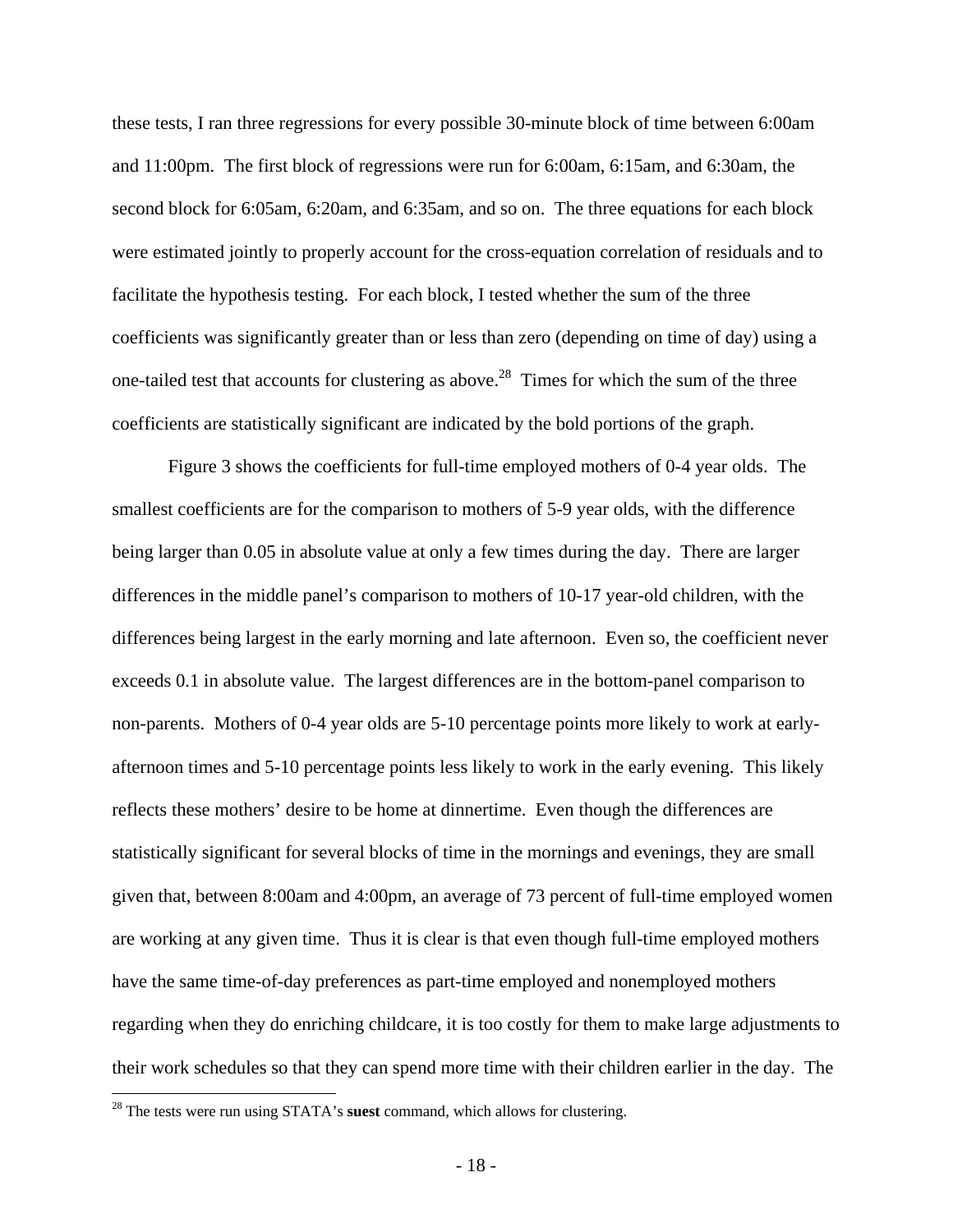lack of variability of work schedules by presence and age of children among full-time employed mothers is consistent with the result in Hamermesh (2005) that the presence of children has no effect on "temporal variety"—variability in the timing of activities.

Figure 4 shows the same comparisons for part-time employed women. Here we see much larger differences. The top graph indicates that, compared to the mothers of 5-9 year-old children, the mothers of 0-4 year olds are less likely to be working during school hours and more likely to be working outside of school hours. This is consistent with the prediction from the theoretical model that mothers of school-age children will shift work to times when their children are in school. The differences are quite large in the mid-morning, with mothers of 0-4 year olds being 10-30 percentage points less likely to be working. They are also about 15 percentage points less likely to be working during the early afternoon. These differences are statistically significant for about three hours in the mid-morning and just under an hour in the afternoon. These mothers are 10-15 percentage points more likely to be working in the early morning and 15-20 percentage points more likely in the early evening. The morning and evening differences are statistically significant for blocks of time that are approximately one and three hours long. As noted above, these estimates are likely overestimates of the true effect because of the shifting of work to school hours by the mothers of 5-9 year olds.

The differences are smaller when comparing the mothers of 0-4 year olds to the mothers of 10-17 year olds, but they are still large. The differences are in the 10 percentage-point range in the morning, the 10-15 percentage-point range in the early afternoon, and the 10 percentagepoint range in the evening, with a smaller fraction of mothers of 0-4 year olds working in the morning and afternoon. Given that an average of about 55 percent of part-time employed nonparent women work at any given time between 8:00am and 4:00pm, a 10-15 percentage point

- 19 -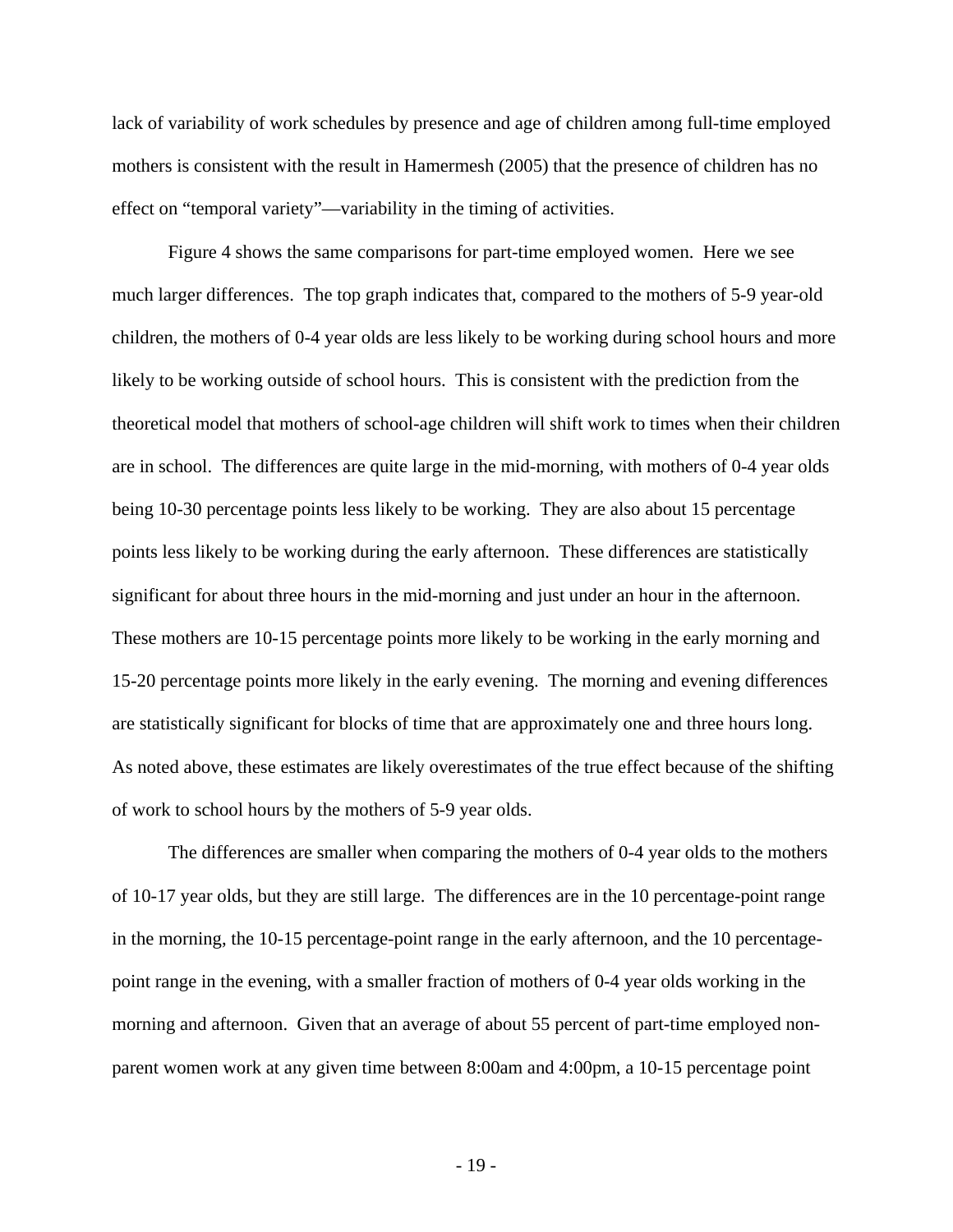difference translates to an 18-27 percent difference. The period over which the differences are statistically significant cover about two hours in the morning and afternoon and about one hour in the evening.

The bottom panel of Figure 4 shows the comparison to women who are not parents, which I have argued is the most appropriate control group. Here the differences are somewhat smaller than in the other two panels, falling into the 10 percent range for large portions of the day. The differences, though large, are statistically significant only for two blocks of time that cover a little over two hours in the evening. In interpreting these results, one must keep in mind that the positive difference in the evening necessarily implies a negative difference at other times of the day. Thus the lack of statistical significance in the morning and afternoon does not mean that there is no effect. Rather, it arises because the effect is spread out over a larger portion of the day.

These results indicate that part-time employed mothers of pre-school-age children adjust their work schedule so that they work less during the day and more in the evening. This allows them to spend more time with their children throughout the day so that their enriching childcare time is not concentrated in the evening.

My analysis has largely ignored fathers, although the regression equations did include controls for the father's employment status and whether he worked full or part time. Ideally, I would like to be able to say something about the interaction of mothers' and fathers' work time. This type of analysis is impossible, because the ATUS collects data from only one household member. However, because the vast majority of these husbands work full time and full-time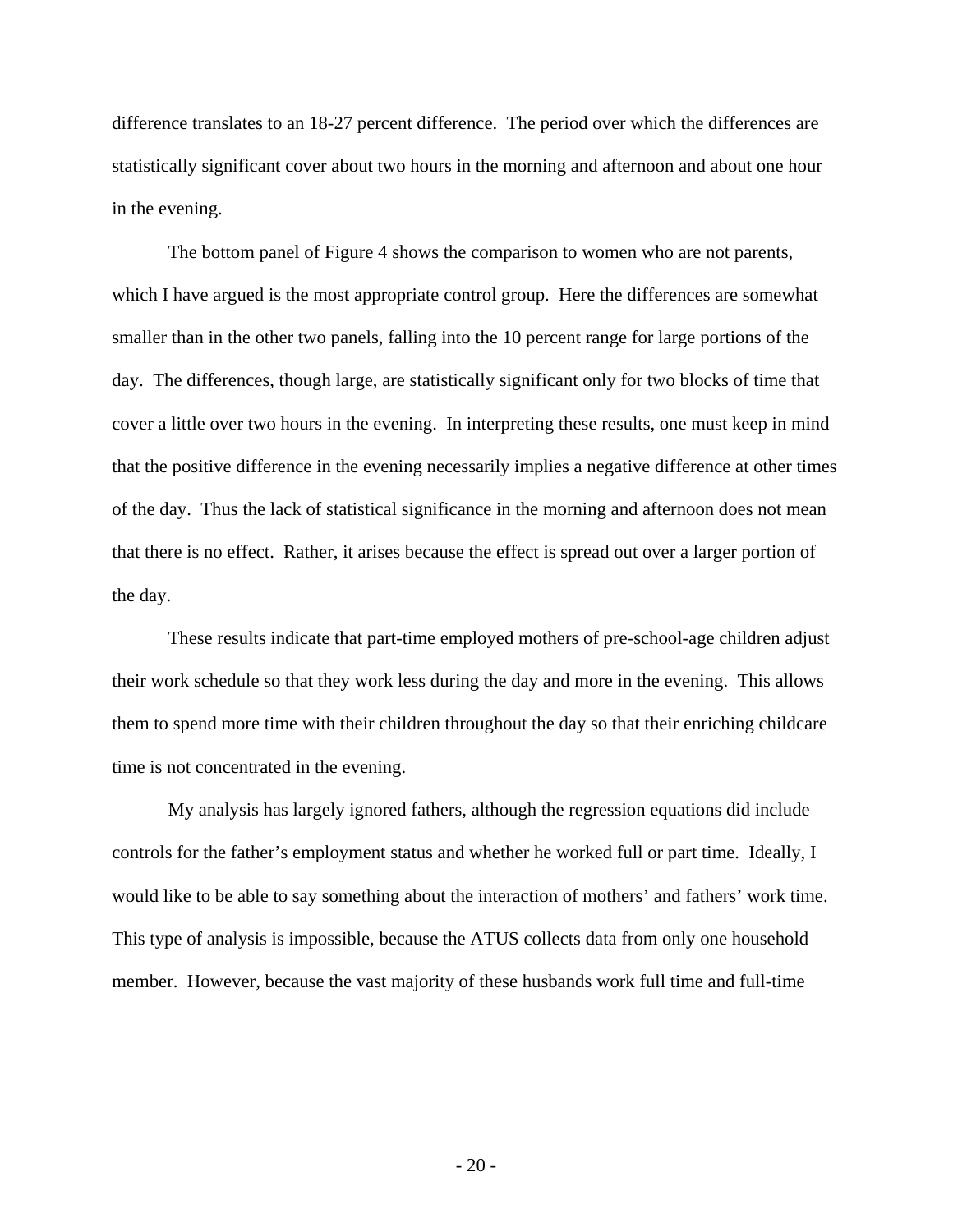employed men work mostly on weekdays, I can make some inferences about how fathers' work schedules affect when their wives work.<sup>29</sup>

Table 3 shows how women's work time is distributed across weekdays and weekends. Full-time employed women do most of their work on weekdays and there is very little variation by presence and age of children. About 33 of the 35 hours they work per week are worked on weekdays.

There is more variation among part-time employed women in both the number of hours worked per week and in the percent of that time that is worked on weekdays. The mothers of 0-4 year olds work the fewest hours per week, but work the most hours on weekends. Of the 16.5 hours that they work per week, 2.4 (14 percent) are worked on weekends. The mothers of 5-9 year olds work the most hours per week (20.0 hours), but work the fewest hours on weekends (1.0 hours or 5 percent of all hours). The mothers of 10-17 year olds fall between, working about 7 percent of their hours on weekends. Thus, the mothers of school-age children appear to be concentrating their work time on weekdays (school days), whereas the mothers of pre-schoolage children appear to work more on days when their husbands are likely to be available for childcare.

Given that the part-time employed mothers of school-age children work nearly all of their hours on weekdays, we might also expect them to shift their work hours to times when their children are in school. To examine this, I restricted the sample to days when school is in session (Sept.  $15^{th}$  – Dec.  $15^{th}$  and Jan.  $15^{th}$  – May  $15^{th}$ ) and calculated the fraction of total hours worked during school hours (9am – 3pm on weekdays). As a point of reference, full-time employed women (regardless of presence and age of children) and part-time employed non-mothers

1

 $^{29}$  In 2006, about 88 percent of employed married men worked full time. Full-time employed men worked 5.1 days per week on average. Of those, 4.4 days (86 percent of workdays) were weekdays and 0.7 (14 percent) were weekend days or holidays.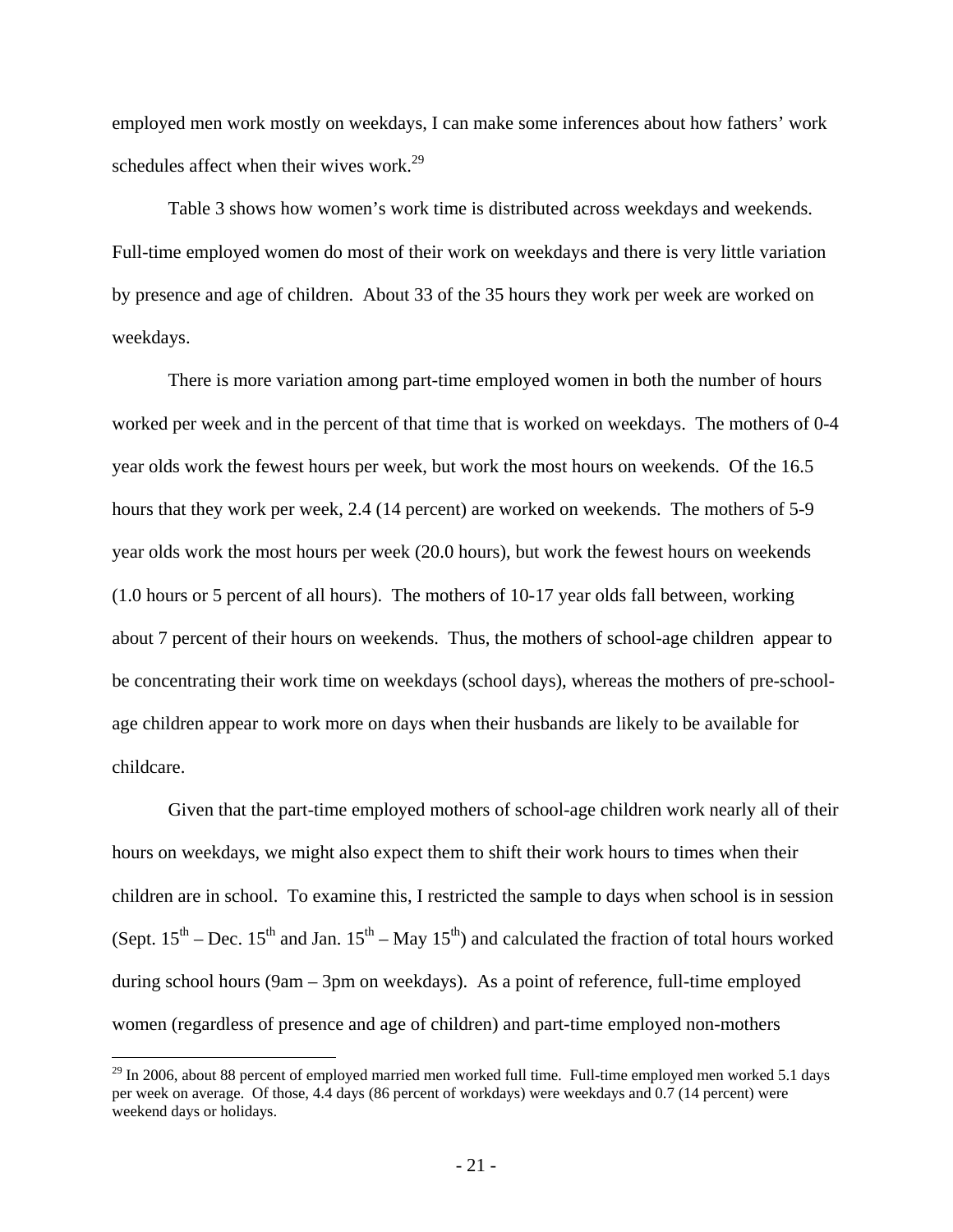worked about 55 percent of their total weekly hours during school hours. Part-time employed mothers of school-age children worked most of their total weekly work hours—a little over 60 percent—during school hours. In contrast, part-time employed mothers of 0-4 year olds worked only 43 percent of their total weekly hours during school hours.

All of these results strongly suggest that one of the reasons that mothers of pre-schoolage children work part time is to have the flexibility to schedule work in order to spend time with their children throughout the day. For the mothers of school-age children, part-time employment allows them to work when their children are in school. The results also suggest that the greater ability to choose when they work is one of the attributes that makes part-time work desirable to working mothers. This explanation is consistent with the results of Ichino and Sanz de Galdeano (2005), who find that the availability of part-time jobs and flexible employment arrangements is a more important determinant of maternal employment rates than the availability of formal childcare facilities. Their research suggests that many of these part-time employed mothers would choose not to work, rather than work full time, if part-time jobs were not available.

## **Summary and Conclusions**

The time that parents spend in enriching childcare activities is an important parental input to child development, and some recent studies have found that maternal employment can negatively affect child outcomes. An extensive literature has examined the effect of maternal employment on childcare time. Most of this literature has focused on the amount of time parents spend with their children, but has largely ignored when that time is spent.

The theoretical model predicts that mothers will want to spend more time in enriching childcare activities at times of day when those activities are the most productive. Psychological research on circadian rhythms suggests that early in the day is the best time for enriching

- 22 -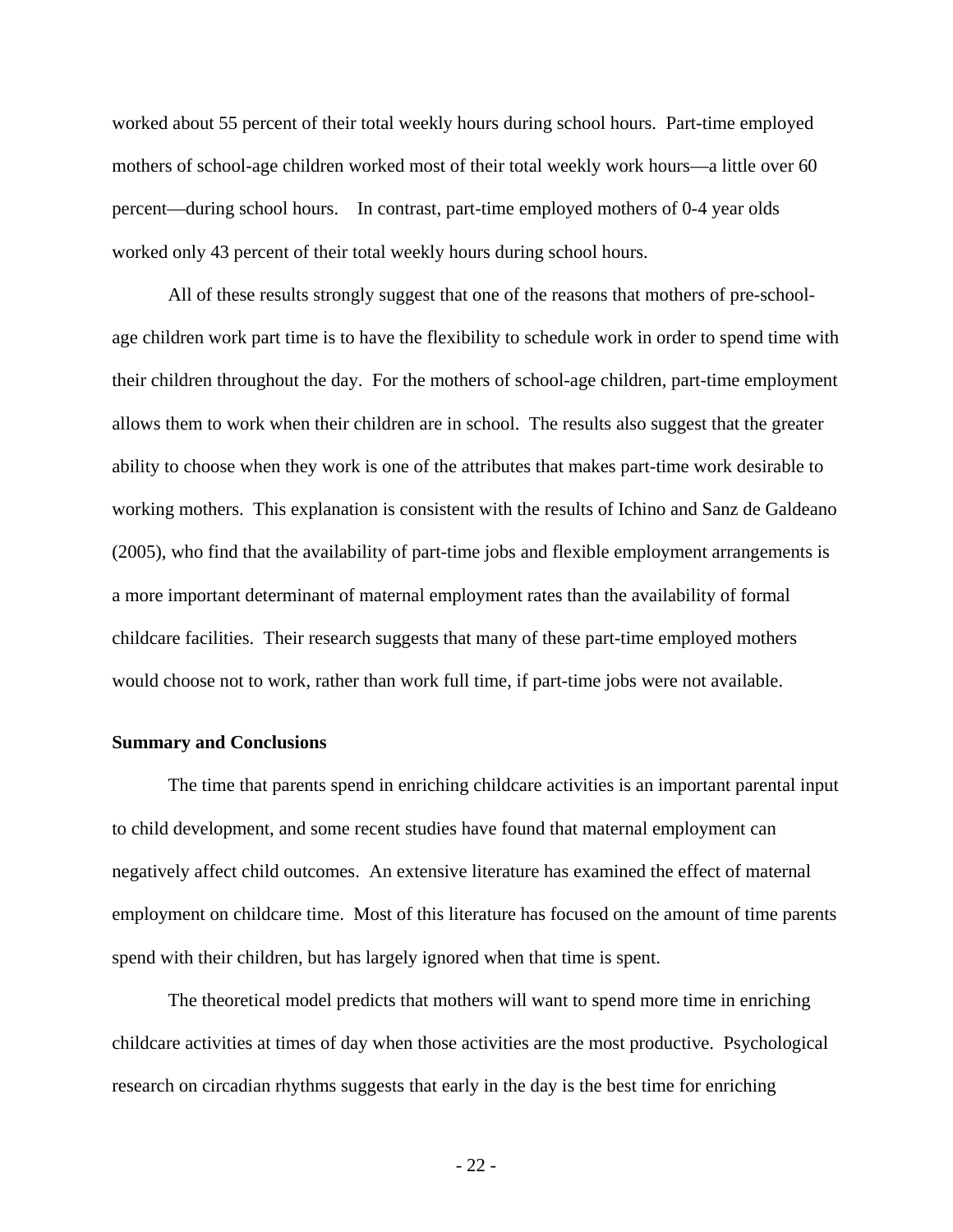childcare, but the productivity of enriching childcare time also depends on the mother's time-ofday preferences.

Focusing on mothers of pre-school-age children (ages 0-4), I found that enriching childcare activities are distributed fairly evenly over the day for employed mothers on their nonwork days and for non-employed mothers. This implies that the productivity of this time is about the same at all times of day and that, because the enriching childcare production function exhibits diminishing marginal productivity, the total value of enriching childcare time is maximized when that time is evenly distributed throughout the day.

On workdays, full-time employed mothers of 0-4 year olds shift much of the time spent in enriching childcare to the evenings. In contrast, the distribution of enriching childcare time for part-time employed mothers on their workdays looks much like the distributions for nonwork days. Thus, it appears that, while part-time employment affects the amount of time that mothers spend doing enriching childcare, it does not have a large effect on when that care is done.

I quantified the extent of this shifting of enriching childcare time using a dissimilarity index. Full-time employed mothers of pre-school age children would have to reschedule about 40 percent of enriching childcare time on workdays, compared to only 18 percent for part-time employed mothers, to make the workday distribution the same as the distribution for nonemployed mothers. This translates to 71 minutes per week for full-time employed mothers, compared to 30 minute for part timers.

Turning to the timing of employment, I found evidence that part-time employed mothers adjust their schedule so that they can spend time with their children throughout the day. Compared to employed women who are not parents, the preferred control group, the mothers of 0-4 year-olds are 18 percent (10 percentage points) less likely to be working in the morning and

- 23 -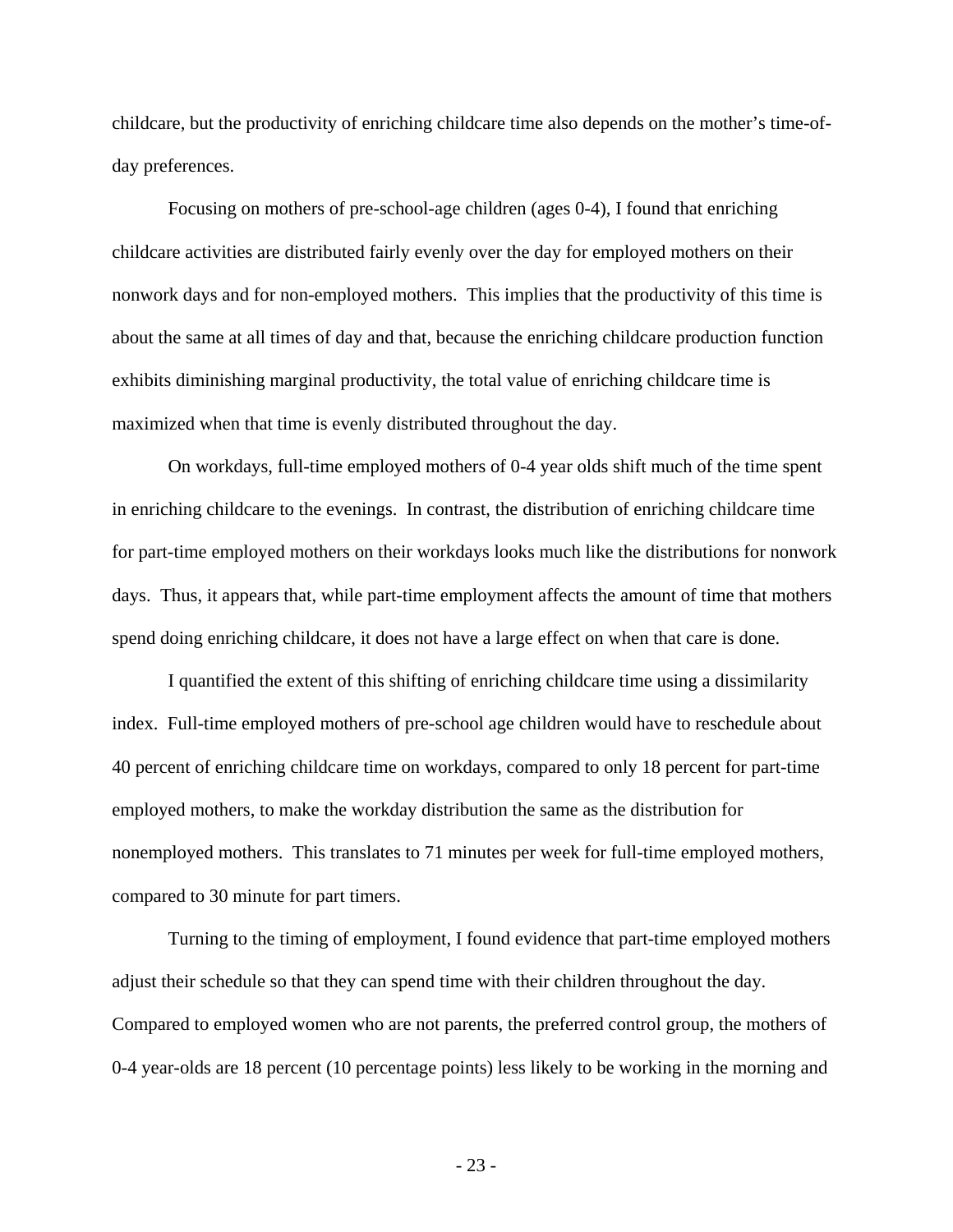early afternoon. In contrast, the difference in timing between full-time employed mother of 0-4 year-old children and other full-time employed women is small, and there is no evidence that full-time employed mothers of 0-4 year olds adjust their schedules to spend more time with their children during the day.

These results suggest that mothers who work part time do so not only to spend more time with their children, but also to increase the value of that time. And they imply that looking only at the amount of time spent in enriching childcare activities understates the full impact of maternal employment on the enriching childcare for full-time employed mothers, but not for part timers.

My findings do not necessarily imply that the children of full-time employed mothers are worse off because of this shifting of enriching childcare time. These children presumably are in daycare or preschool, where they can participate in enriching activities with their teachers and other children throughout the day. As is the case when analyzing the effect of maternal employment on the amount of time mothers spend with their children, whether children are worse off depends on how substitutable this time is for maternal time.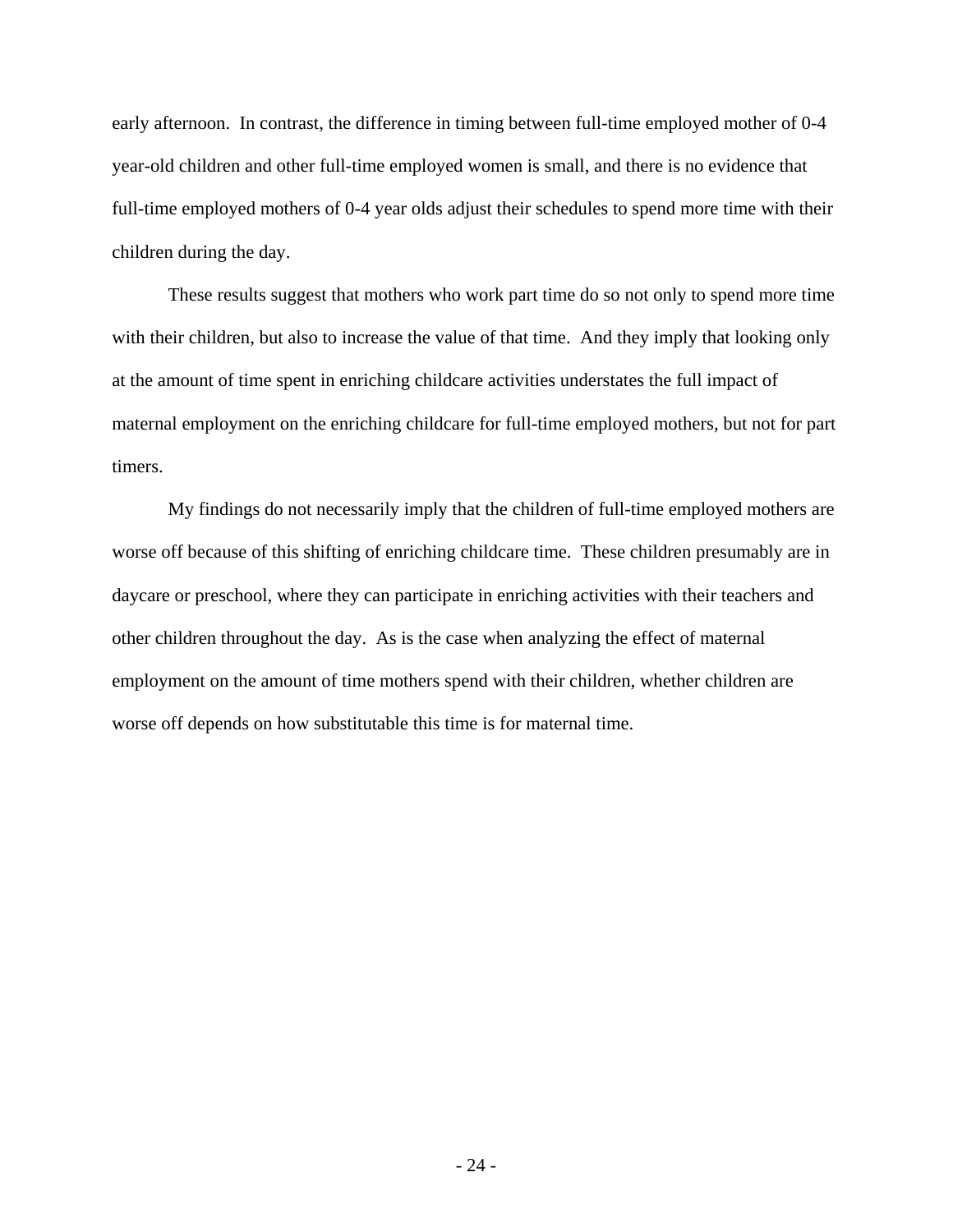# **References**

- Allard, Mary Dorinda, Suzanne Bianchi, Jay Stewart, and Vanessa Wight (2007) "Comparing Childcare Measures in the ATUS and Earlier Time-Diary Studies." *Monthly Labor Review*, May 2007, pp.27-36.
- Bianchi, Suzanne (2000) "Maternal Employment and Time with Children: Dramatic Change or Surprising Continuity." *Demography* 37, November 2000, pp. 139-154.
- Bianchi, Suzanne (2006) "'What Gives' When Mothers Are Employed? Parental Time Allocation in Dual Earner and Single Earner Two-Parent Families." Unpublished manuscript, University of Maryland.
- Bianchi, Suzanne, John Robinson, and Melissa Milke (2006) *Changing Rythms of American Family Life*, Russell Sage Foundation, New York.
- Connolly, Marie (2008) "Here Comes the Rain Again: Weather and the Intertemporal Substitution of Leisure." *Journal of Labor Economics* 26(1), January 2008, pp. 73-100.
- Craig, Lyn (2006) "Where Do They Find the Time? Analysis of How Parents Shift and Squeeze Their Time around Work and Child Care." The Levy Economics Institute Working Paper 439.
- Frazis, Harley and Jay Stewart (2007) "Where Does the Time Go? Concepts and Measurement in the American Time Use Survey." In *Hard to Measure Goods and Services: Essays in Memory of Zvi Griliches*, Ernst Berndt and Charles Hulten, eds., NBER Studies in Income and Wealth, University of Chicago Press, 2007. )
- Hamermesh, Daniel S. (2002) "Timing, togetherness, and time windfalls." *Journal of Population Economics* 15, pp. 601-623.
- Hamermesh, Daniel S. (2005) "Routine." *European Economic Review* 49(1) ,January 2005, pp. 29-53.
- Hamermesh, Daniel S. and Stephen Donald "The Time and Timing Costs of Market Work." NBER Working Paper 13127, May 2007.
- Hamermesh, Daniel S., Caitlin Knowles, and Mark L. Pocock (2008) "Cues for Coordination: Light, Longitude, and Letterman." *Journal of Labor Economics* 26(2), April 2008, pp. 223-246.
- Hamermesh, Daniel S., Harley Frazis, and Jay Stewart (2005) "Data Watch: The American Time Use Survey." *Journal of Economic Perspectives* 19(1), Winter 2005, pp. 221-232.
- Hasher, Lynn, David Goldstein, and Cynthia P. May (2005) "It's About Time: Circadian Rhythms, Memory, and Aging." In *Human Learning and Memory: Advances in Theory and Application*, ed. by C. Izawa and N. Ohta. Kansas: Lawrence Erlbaum Associates.
- Ichino, Andrea and Anna Sanz de Galdeano (2005) "Reconciling Motherhood and Work: Evidence from Time-Use Data in Three Countries." In *The Economics of Time Use*, ed. by D. Hamermesh and G.A. Pfann. Elsevier B.V., pp. 263-288.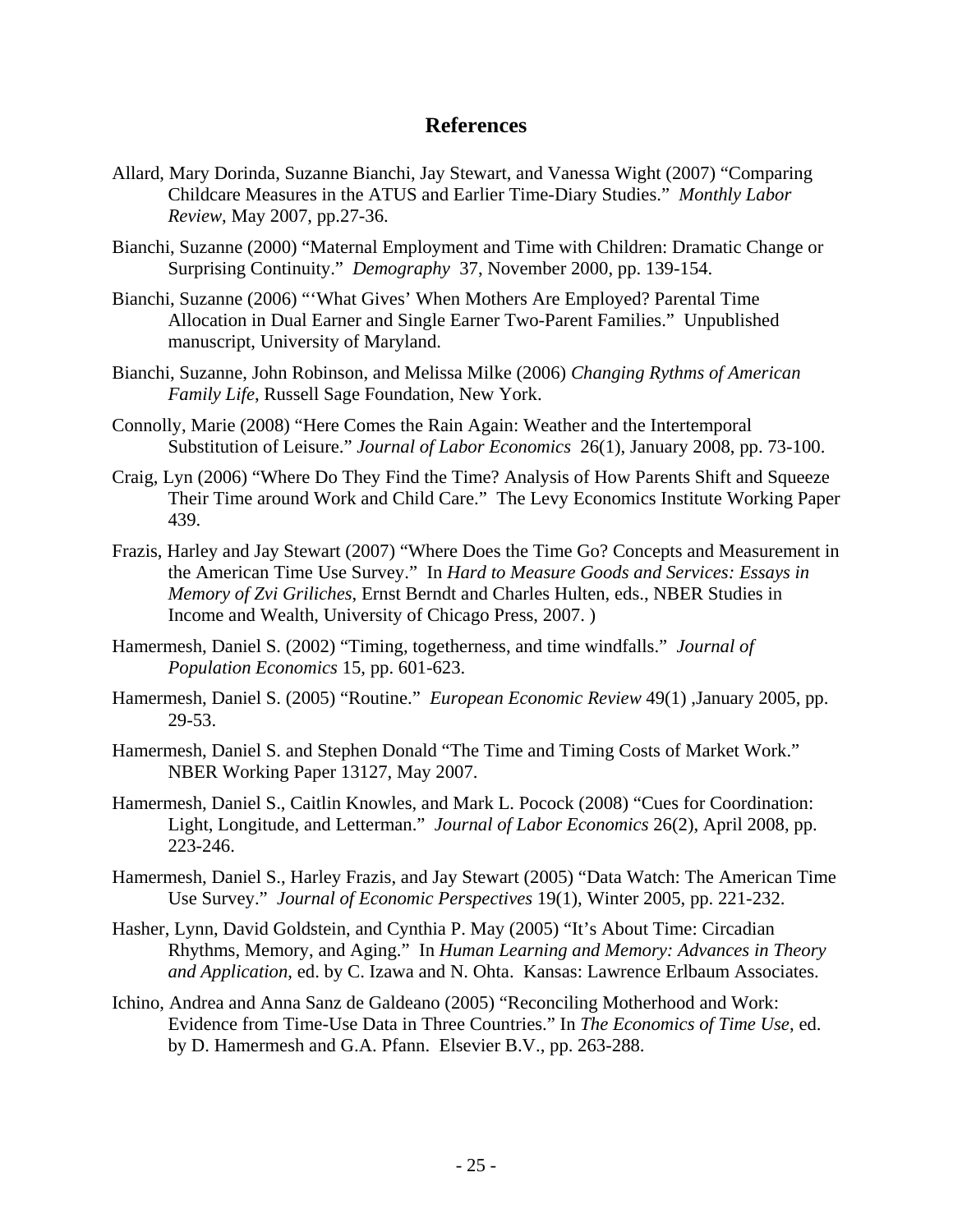- Kim, Sunghan, Gwenden L. Dueker, Lynn Hasher, and David Goldstein (2002) "Children's time of day preference: age, gender, and ethnic differences," *Personality and Individual Differences* 33, pp. 1083-1090.
- Paley, Irina (2006) "Right Place, Right Time: Parents' Employment Schedules and the Allocation of Time to Children." Unpublished manuscript, March 2005, Brown University.
- Snyder, Thomas D., Sally A. Dillow, and Charlene M. Hoffman (2008) *Digest of Education Statistics 2007*, NCES 2008-022, National Center for Education Statistics, Institute of Education Sciences.
- Stafford, Frank and W. Jean Yeung (2005) "The Distribution of Children's Developmental Resources." In *The Economics of Time Use*, ed. by D. Hamermesh and G.A. Pfann. Elsevier B.V., pp. 289-313.
- Stewart, Jay (2006) "Assessing Alternative Indexes for Comparing Activity Profiles," *electronic International Journal of Time Use Research* 3(1), August 2006, pp. 49-59.
- Wickersham, Leandra (2006) "Time-of-Day Preference for Preschool-Aged Children," *Chrestomathy: Annual Review of Undergraduate Research*, School of Humanities and Social Sciences, School of Languages, Cultures, and World Affairs, College of Charleston, Volume 5.
- van Klaveren, Chris and Henriette Maassen van den Brink (2007) "Intra-household work time synchronization: togetherness or material benefits." *Social Indicators Research* 84, pp. 39-52.
- Winston, Gordon C. (1982) *The Timing of Economic Activities*. New York: Cambridge University Press.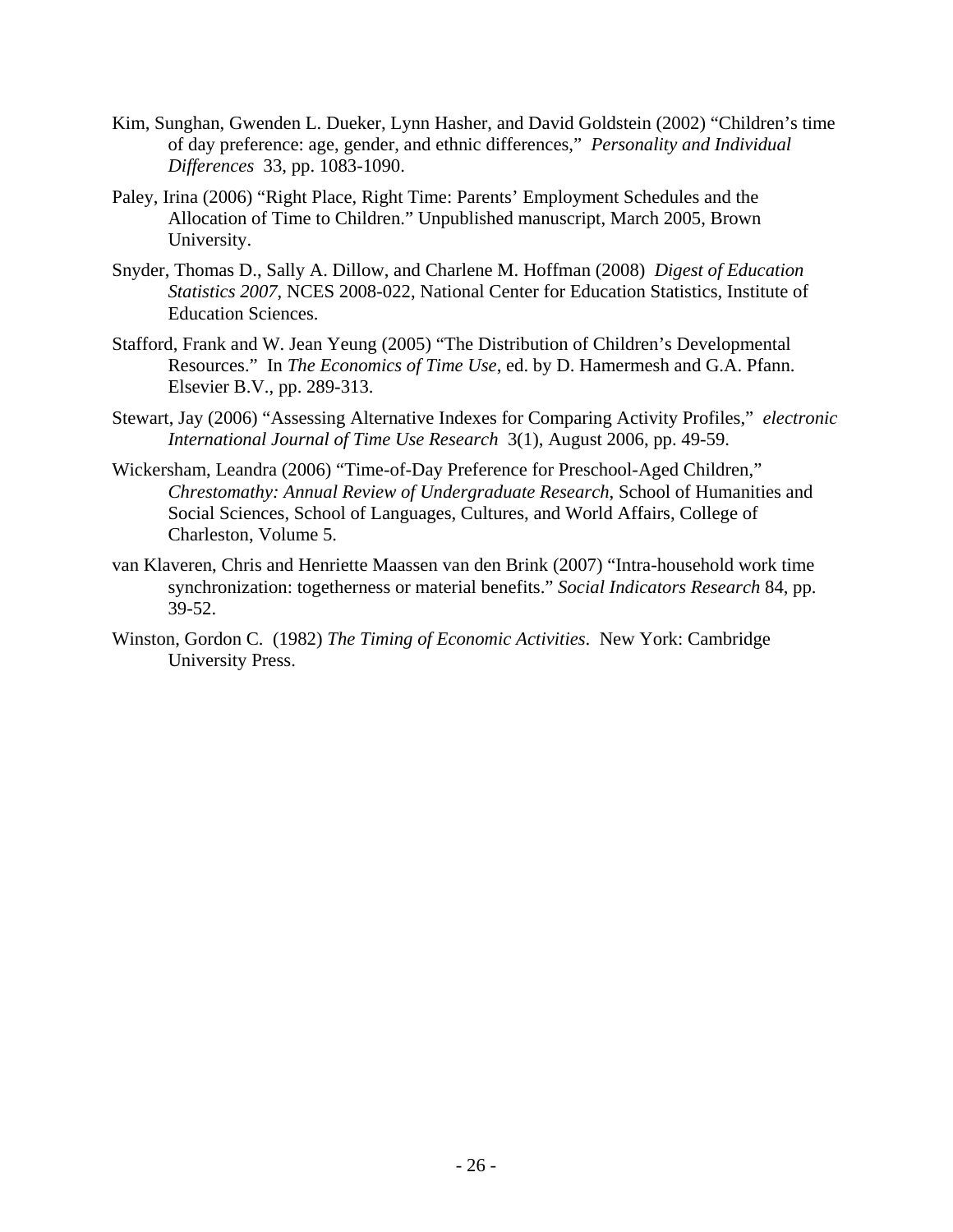|                                         | <b>Employed full time</b>              |                         |                 | <b>Employed part time</b>              |                         |                 |                                      |
|-----------------------------------------|----------------------------------------|-------------------------|-----------------|----------------------------------------|-------------------------|-----------------|--------------------------------------|
|                                         | <b>Workdays</b><br>(away from<br>home) | <b>Nonwork</b><br>Days* | <b>All Days</b> | <b>Workdays</b><br>(away from<br>home) | <b>Nonwork</b><br>Days* | <b>All Days</b> | <b>Not</b><br>employed<br>(all days) |
| <b>Mothers of 0-4 Year-Old Children</b> |                                        |                         |                 |                                        |                         |                 |                                      |
| Childcare (with child $<$ 5)            | 2.0                                    | 3.5                     | 2.6             | 2.5                                    | 4.1                     | 3.5             | 4.0                                  |
| Routine childcare                       | 0.9                                    | 1.9                     | 1.3             | 1.3                                    | 1.9                     | 1.7             | 1.9                                  |
| Enriching childcare                     | 0.7                                    | 1.4                     | 1.0             | 1.0                                    | 1.9                     | 1.5             | 1.9                                  |
| Other childcare                         | 0.4                                    | 0.2                     | 0.3             | 0.3                                    | 0.3                     | 0.3             | 0.3                                  |
| Observations                            | 432                                    | 511                     | 943             | 160                                    | 365                     | 525             | 942                                  |
| <b>Mothers of 5-9 Year-Old Children</b> |                                        |                         |                 |                                        |                         |                 |                                      |
| Childcare (with child 5-9)              | 1.5                                    | 2.4                     | 1.8             | 1.7                                    | 2.7                     | 2.3             | 2.7                                  |
| Routine childcare                       | 0.5                                    | 0.6                     | 0.5             | 0.6                                    | 0.8                     | 0.7             | 0.7                                  |
| Enriching childcare                     | 0.7                                    | 1.4                     | 0.9             | 0.7                                    | 1.5                     | 1.1             | 1.6                                  |
| Other childcare                         | 0.4                                    | 0.3                     | 0.4             | 0.4                                    | 0.5                     | 0.5             | 0.4                                  |
| Observations                            | 298                                    | 299                     | 597             | 99                                     | 227                     | 326             | 370.0                                |
| Mothers of 10-17 Year-Old Children      |                                        |                         |                 |                                        |                         |                 |                                      |
| Childcare (with child 10-17)            | 0.7                                    | 1.2                     | 0.9             | 1.0                                    | 1.5                     | 1.3             | 1.6                                  |
| Routine childcare                       | 0.1                                    | 0.1                     | 0.1             | 0.2                                    | 0.2                     | 0.2             | 0.3                                  |
| Enriching childcare                     | 0.4                                    | 0.9                     | 0.6             | 0.5                                    | 0.8                     | 0.7             | 1.0                                  |
| Other childcare                         | 0.2                                    | 0.2                     | 0.2             | 0.3                                    | 0.4                     | 0.4             | 0.3                                  |
| Observations                            | 935                                    | 961                     | 1896            | 262                                    | 501                     | 763             | 782                                  |

**Table 1. Hours spent in childcare by mothers on their diary day, 2003-2007 ATUS annual averages**

\* Includes days on which the respondent worked at home and did not work away from home.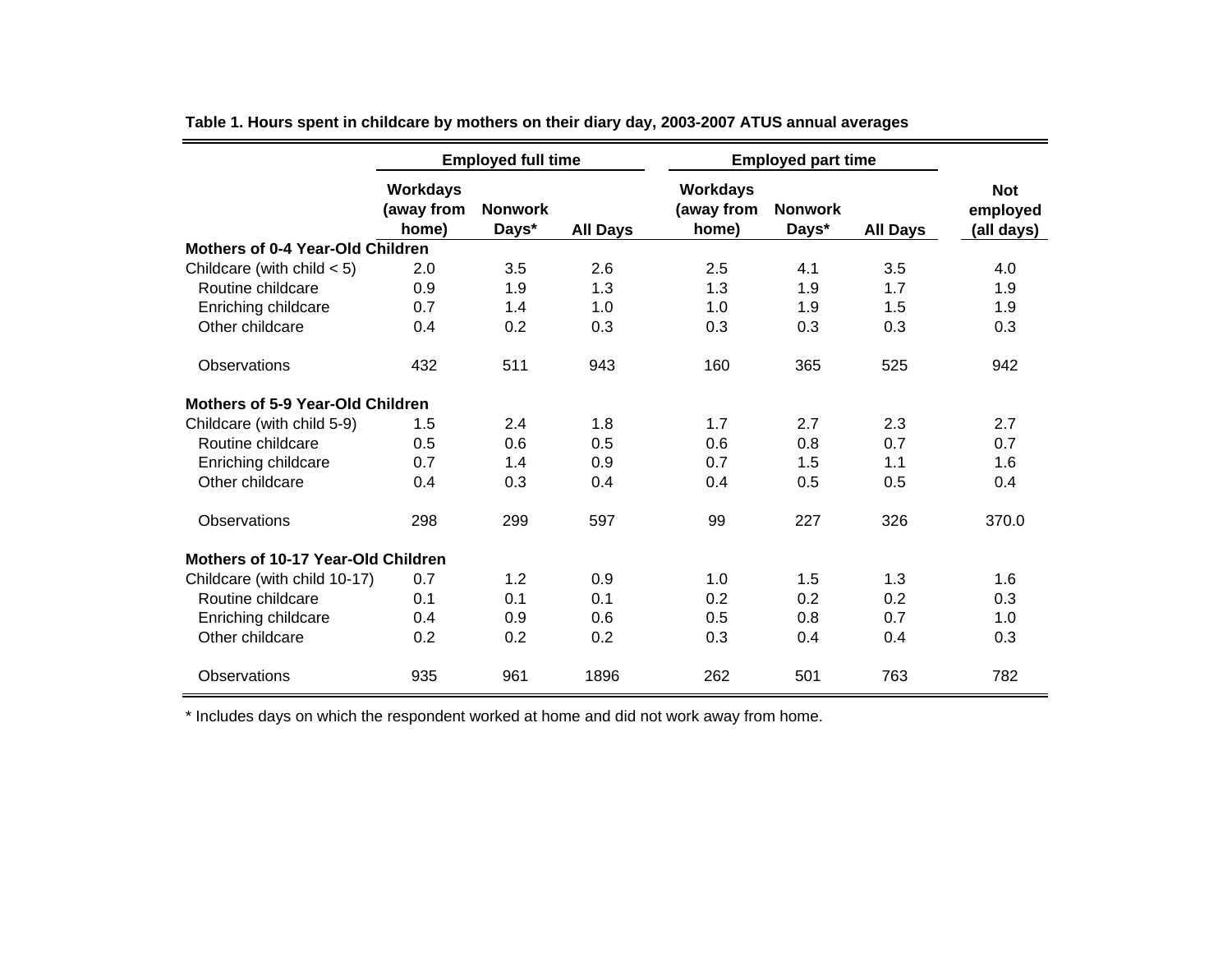## **Figure 1: Distribution of Time Spent in Enriching Childcare by Mothers of 0-4 Year-Old Children**



**Full-Time Employed on Workdays**

**Full-Time Employed on Nonwork Days**



**Part-Time Employed on Workdays**



**Part-Time Employed on Nonwork Days**





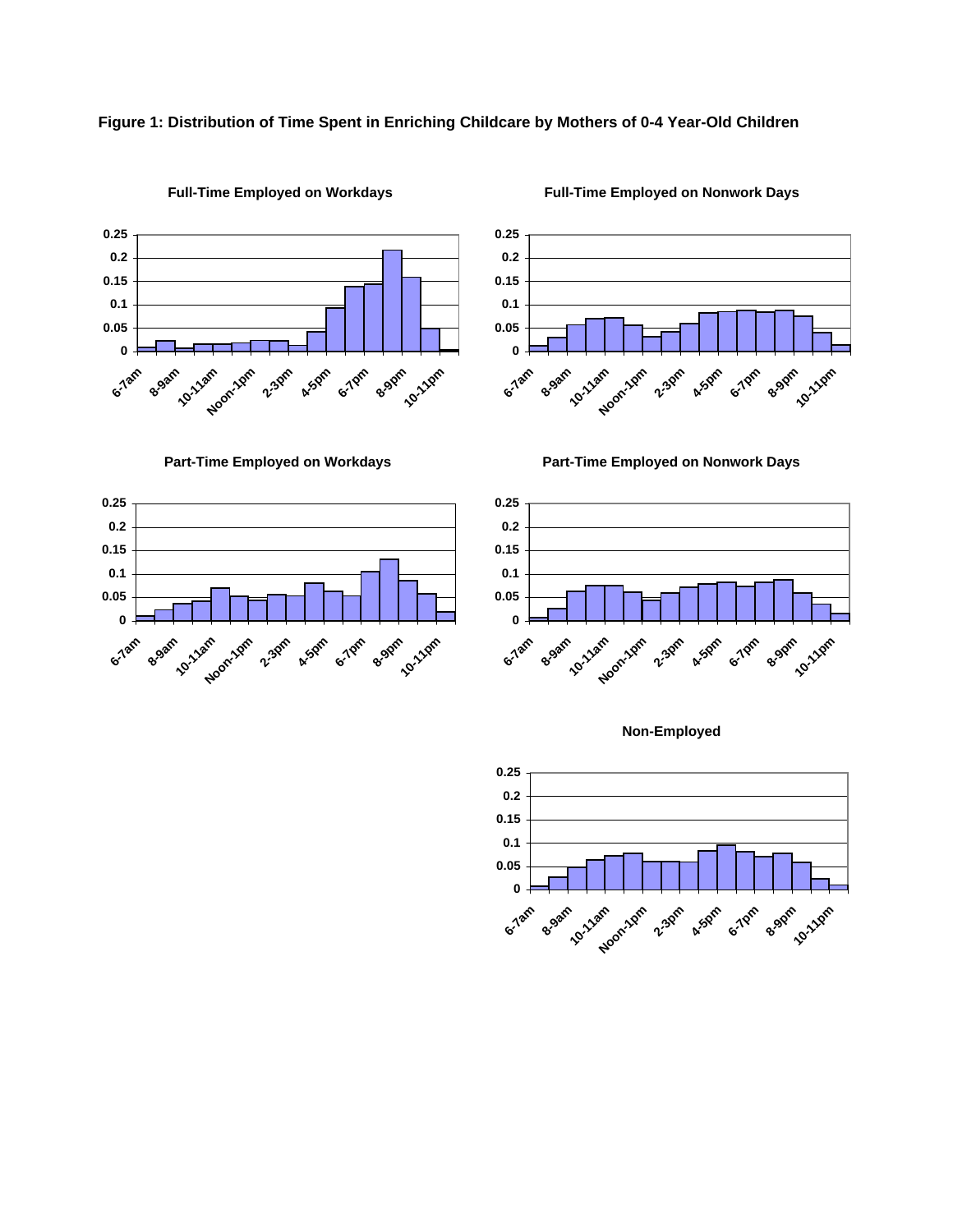|                           |         | <b>Full-Time Employed</b> | <b>Part-Time Employed</b> |             |             |  |
|---------------------------|---------|---------------------------|---------------------------|-------------|-------------|--|
|                           | Workday | Nonwork Day               | Workday                   | Nonwork Day | Nonemployed |  |
| <b>Full-Time Employed</b> |         |                           |                           |             |             |  |
| Workday                   | $- - -$ | 0.342                     | 0.317                     | 0.387       | 0.399       |  |
| Nonwork Day               | ---     | $- - -$                   | 0.135                     | 0.059       | 0.093       |  |
| <b>Part-Time Employed</b> |         |                           |                           |             |             |  |
| Workday                   | ---     |                           | ---                       | 0.142       | 0.176       |  |
| Nonwork Day               | ---     | ---                       | ---                       | ---         | 0.077       |  |

| Table 2: Dissimilarity Index Comparisons of the Distribution of Enriching Childcare on |
|----------------------------------------------------------------------------------------|
| Workdays and Nonwork Days - Mothers of 0-4 Year-Old Children                           |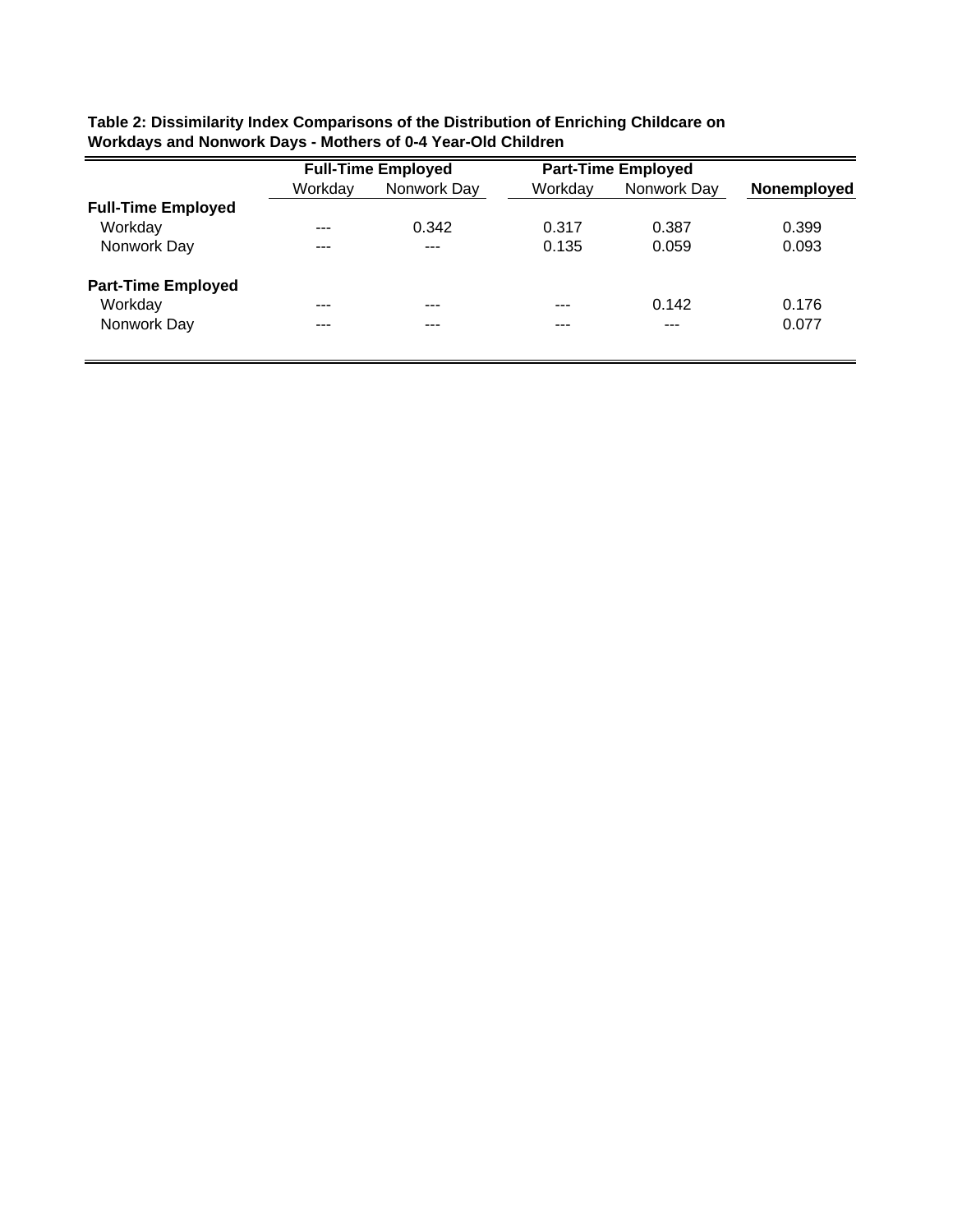## **Figure 2: Distribution of Time Spent in Enriching Childcare by Mothers of 5-9 Year-Old Children**



**Full-Time Employed on Workdays**

**Full-Time Employed on Nonwork Days**



**Part-Time Employed on Work Days**



**Part-Time Employed on Nonwork Days**





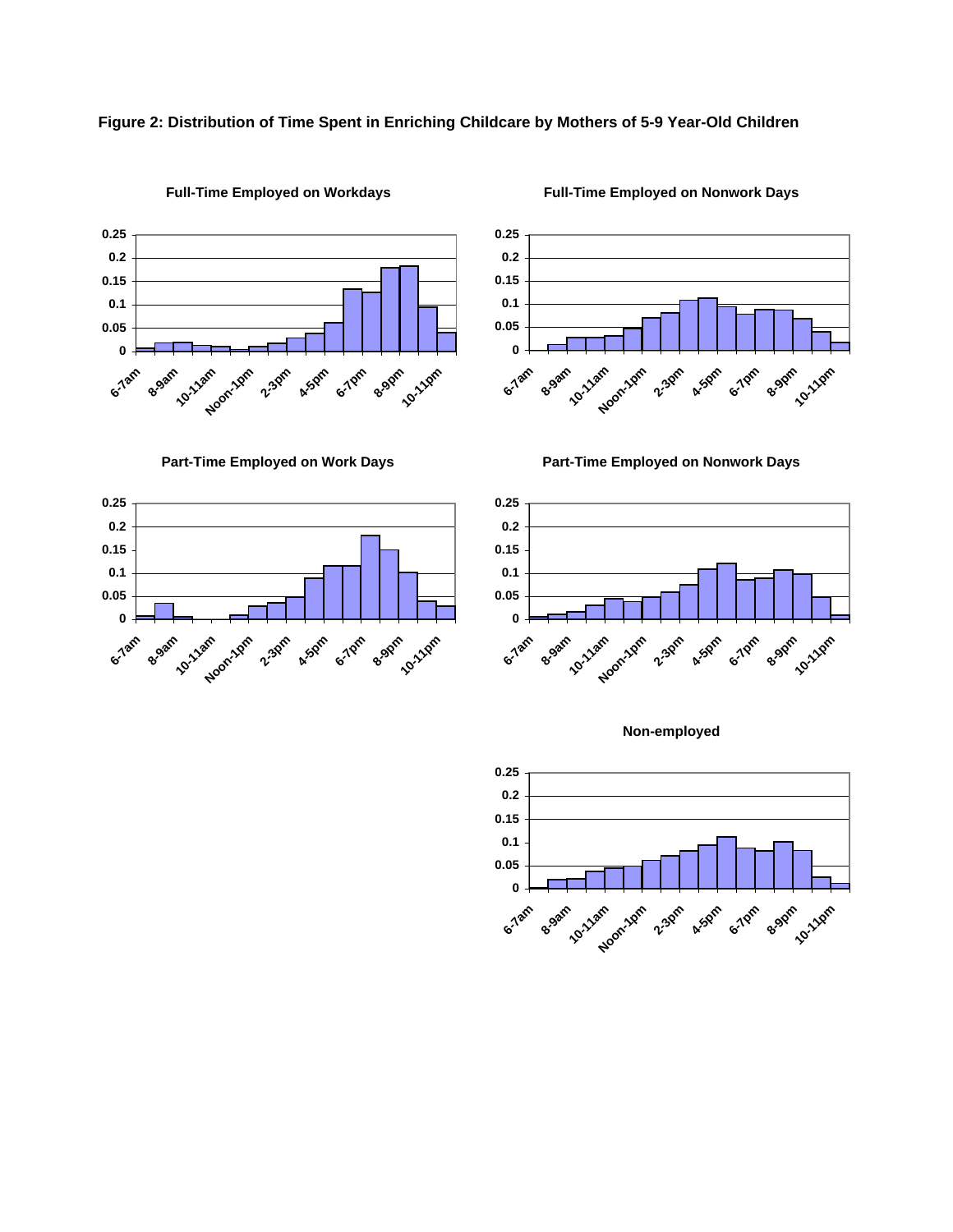# **Figure 3: Difference in Percent of Full-Time Employed Mothers Working by Time of Day (Coefficient on Dummy for Presence of 0-4 Year-Old Children and 95% Confidence Interval)**



**Comparison to Mothers of 5-9 Year-Old Children**





**Comparison to Non-Parents**

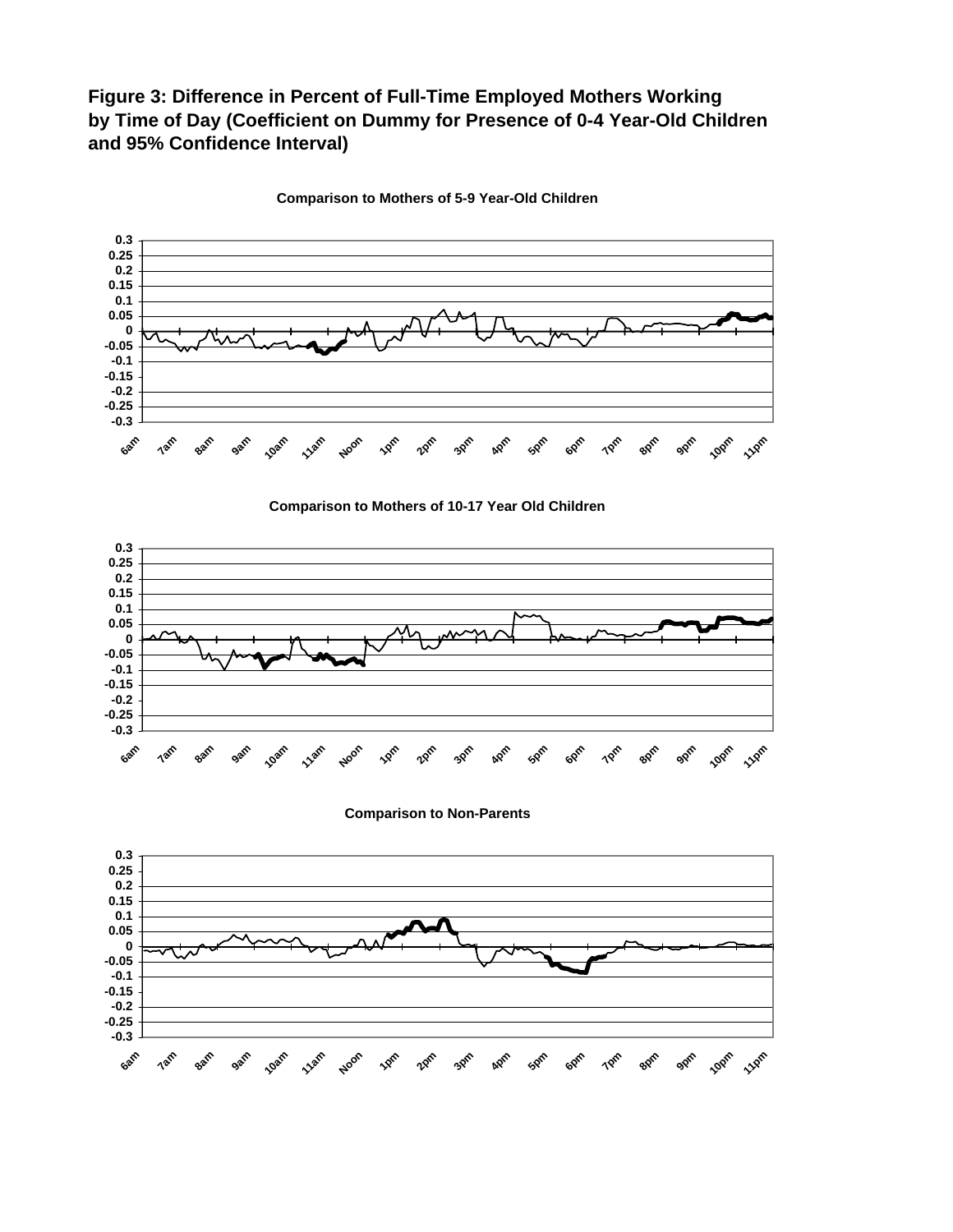# **Figure: 4 Difference in Percent of Part-Time Employed Mothers Working by Time of Day (Coefficient on Dummy for Presence of 0-4 Year-Old Children and 95% Confidence Interval)**



**Comparison to Mothers of 5-9 Year-Old Children**

**Comparison to Mothers of 10-17 Year-Old Children**



**Comparison to Non-Parents**

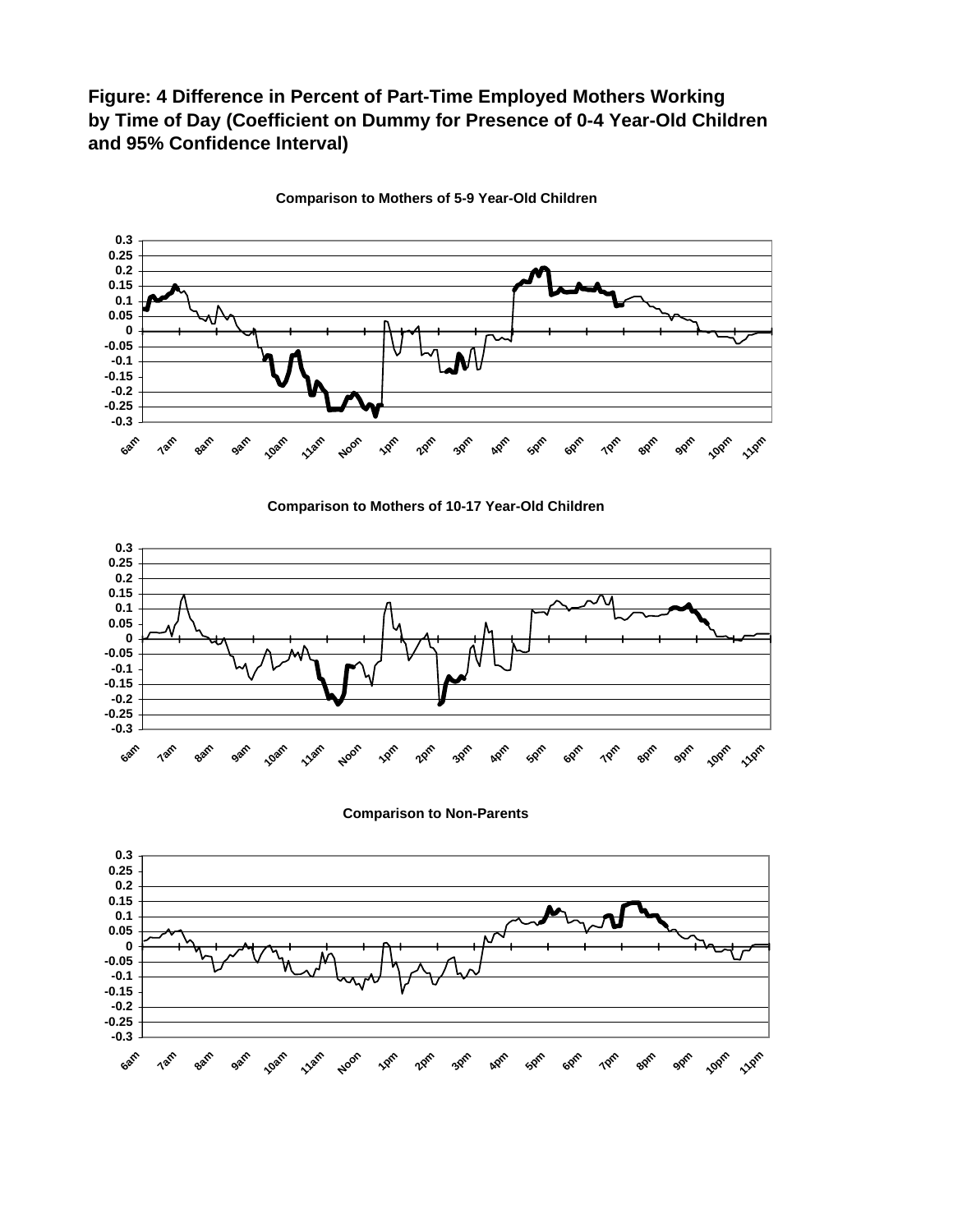# **Table 3: Distribution of Work Between Weekdays and Weekends by Age of Children and Full-/Part-Time Status**

|                              | <b>Average Time Spent Working on</b><br>Diary Day |             |                 | <b>Fraction Working on Diary Day</b> |             |                 | <b>Average Time Spent Working on</b><br><b>Diary Day Conditional on Working</b> |             |                 |
|------------------------------|---------------------------------------------------|-------------|-----------------|--------------------------------------|-------------|-----------------|---------------------------------------------------------------------------------|-------------|-----------------|
|                              | Weekend                                           |             |                 | Weekend                              |             |                 | Weekend                                                                         |             |                 |
|                              | Weekdays                                          | <b>Days</b> | <b>All Days</b> | Weekdays                             | <b>Days</b> | <b>All Days</b> | Weekdays                                                                        | <b>Days</b> | <b>All Days</b> |
| <b>Full-Time Employed</b>    |                                                   |             |                 |                                      |             |                 |                                                                                 |             |                 |
| with 0-4 Year-Old Children   | 6.5                                               | 1.0         | 5.0             | 83.6                                 | 16.9        | 64.6            | 7.8                                                                             | 5.9         | 7.3             |
| with 5-9 Year-Old Children   | 6.7                                               | 1.1         | 5.1             | 85.3                                 | 18.6        | 66.2            | 7.8                                                                             | 6.0         | 7.3             |
| with 10-17 Year-Old Children | 6.6                                               | 1.1         | 5.0             | 82.5                                 | 18.5        | 64.2            | 8.0                                                                             | 6.0         | 7.4             |
| Non Parents                  | 6.7                                               | 1.2         | 5.1             | 83.8                                 | 18.2        | 65.0            | 8.0                                                                             | 6.5         | 7.6             |
| <b>Part-Time Employed</b>    |                                                   |             |                 |                                      |             |                 |                                                                                 |             |                 |
| with 0-4 Year-Old Children   | 2.8                                               | 1.2         | 2.4             | 50.2                                 | 17.1        | 40.7            | 5.6                                                                             | 6.9         | 6.0             |
| with 5-9 Year-Old Children   | 3.8                                               | 0.5         | 2.9             | 62.0                                 | 7.1         | 46.3            | 6.2                                                                             | 6.8         | 6.3             |
| with 10-17 Year-Old Children | 3.4                                               | 0.7         | 2.6             | 58.6                                 | 14.8        | 46.0            | 5.8                                                                             | 4.6         | 5.5             |
| Non Parents                  | 3.5                                               | 0.9         | 2.8             | 62.6                                 | 17.3        | 49.7            | 5.7                                                                             | 5.2         | 5.5             |